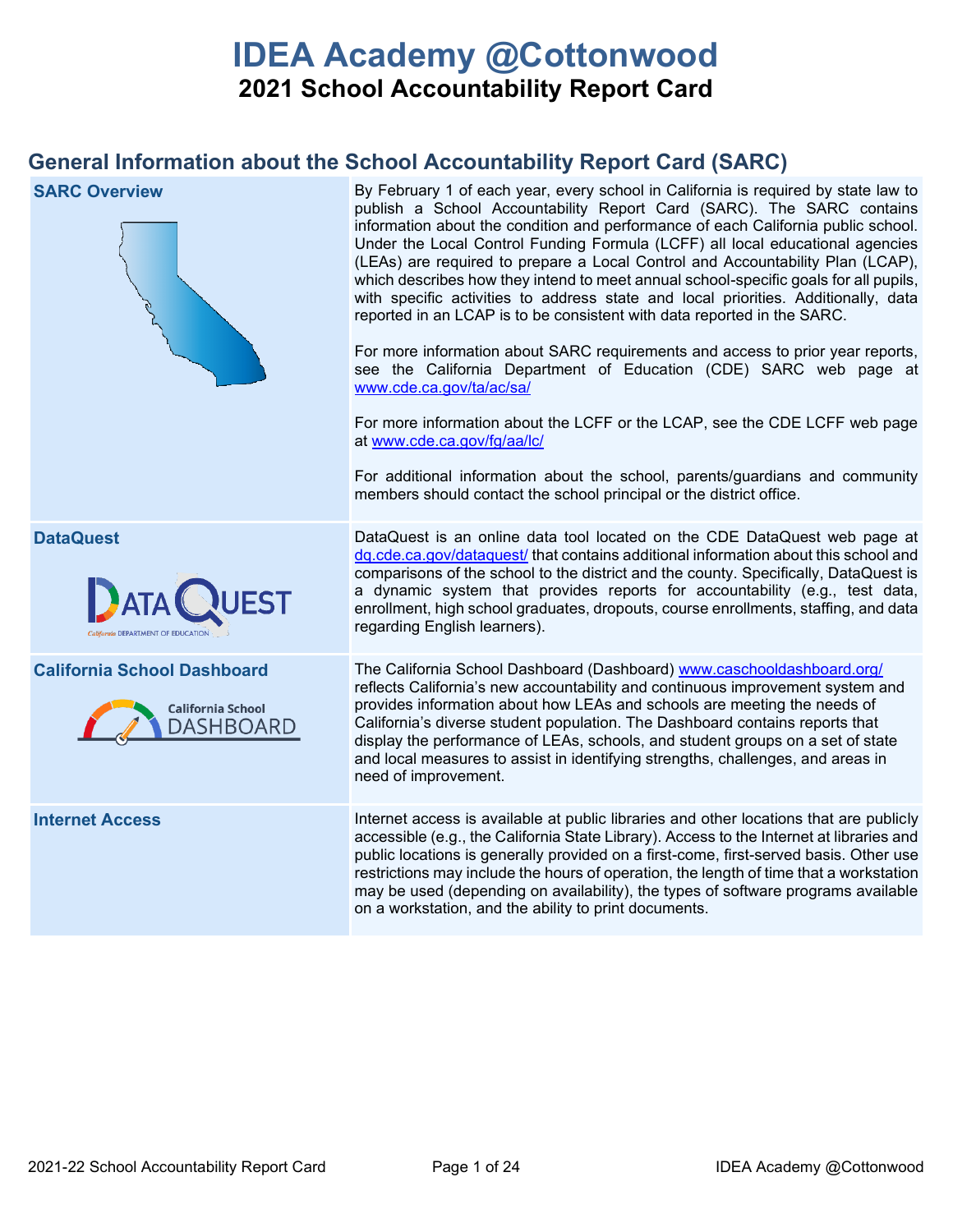## **2021-22 School Contact Information**

| EVET EE GUILGUI GUILGUL IIII GITILGUUT   |                               |  |  |  |
|------------------------------------------|-------------------------------|--|--|--|
| <b>School Name</b>                       | IDEA Academy @Cottonwood      |  |  |  |
| <b>Street</b>                            | 2740 W Avenue P-8             |  |  |  |
| City, State, Zip                         | Palmdale, CA 93551            |  |  |  |
| <b>Phone Number</b>                      | $(661)$ 267-2825              |  |  |  |
| <b>Principal</b>                         | <b>Tom Morreale</b>           |  |  |  |
| <b>Email Address</b>                     | t.morreale@westside.k12.ca.us |  |  |  |
| <b>School Website</b>                    |                               |  |  |  |
| <b>County-District-School (CDS) Code</b> | 19-65102-6109664              |  |  |  |

| <b>2021-22 District Contact Information</b> |                                           |  |  |  |  |
|---------------------------------------------|-------------------------------------------|--|--|--|--|
| <b>District Name</b>                        | Westside Union Elementary School District |  |  |  |  |
| <b>Phone Number</b>                         | (661) 722-0716                            |  |  |  |  |
| Superintendent                              | Regina Rossall                            |  |  |  |  |
| <b>Email Address</b>                        | r.rossall@westside.k12.ca.us              |  |  |  |  |
| <b>District Website Address</b>             | www.westside.k12.ca.us                    |  |  |  |  |

#### **2021-22 School Overview**

#### **School Description**

The IDEA Academy @Cottonwood is an elementary STEAM (science, technology, engineering, and art) academy and a school of choice in the Westside Union School District for preschool - 6th grades. Our school, located at Avenue P-8 and Hubbard Street in Palmdale, currently serves 580 students in grades kindergarten-6 in both general and special education, as well as a section of the district's special education preschool program. The IDEA Academy's rigorous academic programs equip students with 21st century skills through hands-on, real world application and creative problem solving with Project Lead the Way (PLTW) engineering; a 1:1 technology program; and access to robotics, music, drama, art, as well as a campus makerspace for exploration and projects. Our school is accredited by the Western Association of Schools and Colleges (WASC). School wide certification in Advancement via Individual Determination (AVID) and designation as an AVID Showcase school promote college and career readiness and supports all students in building academic proficiency. In addition to using AVID's critical reading and writing strategies to support standards-based learning, students explore college and career pathways through guidance lessons, career presentations from members of the community, and an arts partnership with the local community college. The IDEA Academy also provides a safe learning environment for students with positive behavior interventions and supports that foster school connectedness through school wide morning meetings, student leadership and mentorship groups, and social skills instruction. Our school campus has a makerspace, engineering lab and flexible use multipurpose spaces for STEAM learning. The school community is supported by a strong Parent Teacher Association, School Site Council, and English Language Advisory Committee. All students participate in our Dress for Success uniform dress code.

#### **Mission Statement**:

The IDEA Academy @Cottonwood is a caring, safe, and collaborative community focused on standards based learning through innovation, design, engineering, and the arts. We develop critical thinkers and exceptional citizens ready to make a positive impact in their community and the world.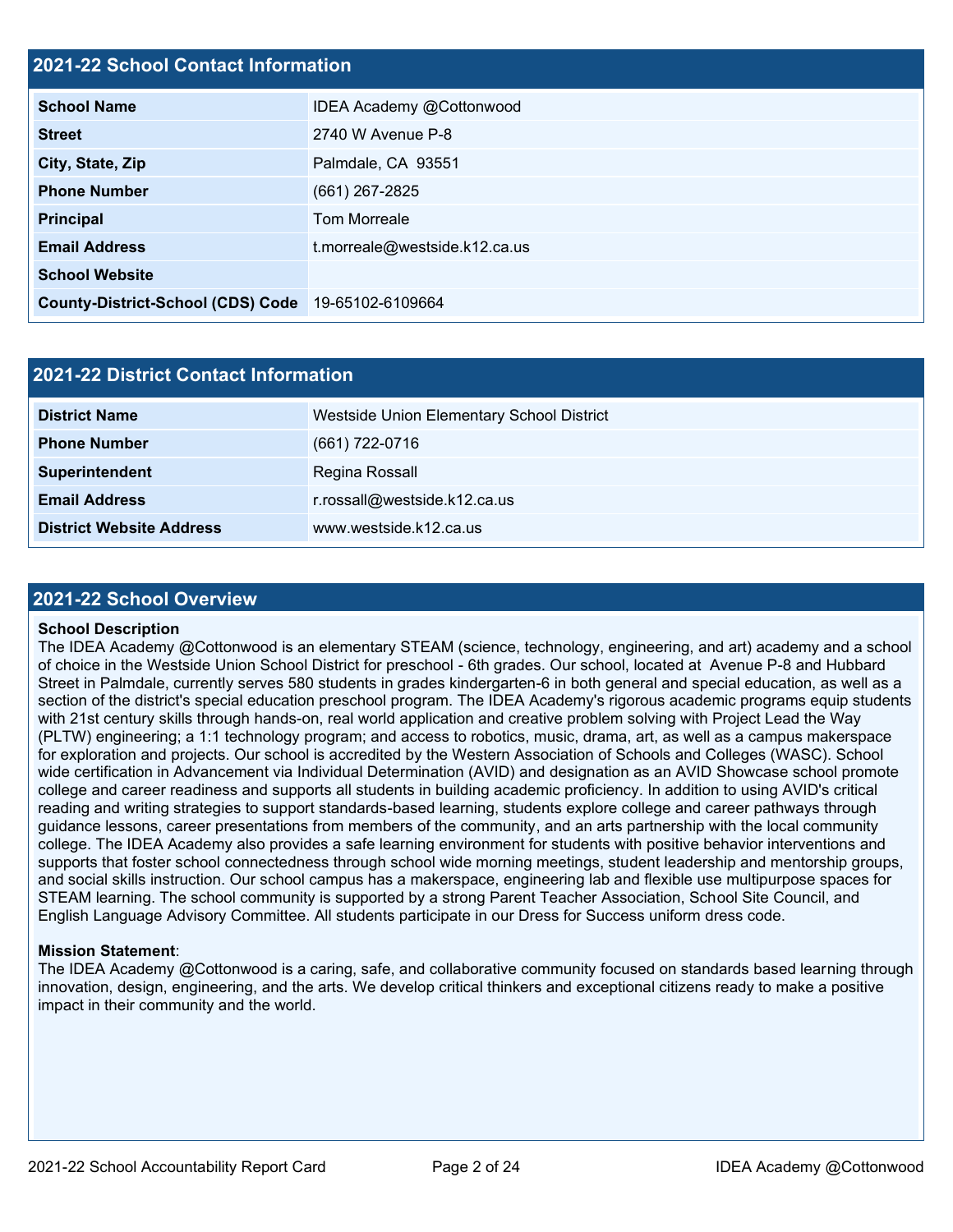Our vision for the IDEA Academy @Cottonwood is defined by the following school wide learner outcomes:

We are Innovators. At the IDEA Academy, We... Inquire & Investigate We engage in authentic hands-on experiences that build our critical thinking skills. We develop a skill set of creativity by integrating science, technology, engineering, the arts, and mathematics (STEAM) as we learn. We use… New Insights We use our strengths, skills, and a proactive outlook to better understand ourselves, our peers, and the world. We set goals and approach learning with a growth mindset that says I can't do it YET. We are the...Next Generation of Innovators We apply the design and engineering process to ideate and solve real world situations. We are adaptable and use problem solving to address issues that affect our school community, preparing us to be a generation that improves the world. We are… Outstanding Leaders We seek to make positive change for our school, local community and society. We engage in leadership development by working in teams and taking opportunities to teach or lead groups.<br>We… Value diversity Value diversity We treat everyone equitably and value what we can learn from one another's strengths. We seek to understand diverse cultures and respect one another's differences. We are… Active Communicators & Collaborators We listen first to understand one another, then respond. We use social skills and are proactive in finding solutions when we work together. We have… Technological Proficiency We use technology as a tool to expand our thinking and evidence our learning. We apply technology to build college and career readiness skills for the future. We are… Exceptional Citizens We are kind, inclusive, empathetic, honest and helpful in our interactions with others. We own our actions and take responsibility when we make mistakes and help to find solutions. We look for common ground and learn how to respectfully disagree. We have a school wide commitment to these Positive Behavior Expectations:

- 1. Be safe
- 2. Be respectful.
- 3. Be responsible.
- 4. Be prepared.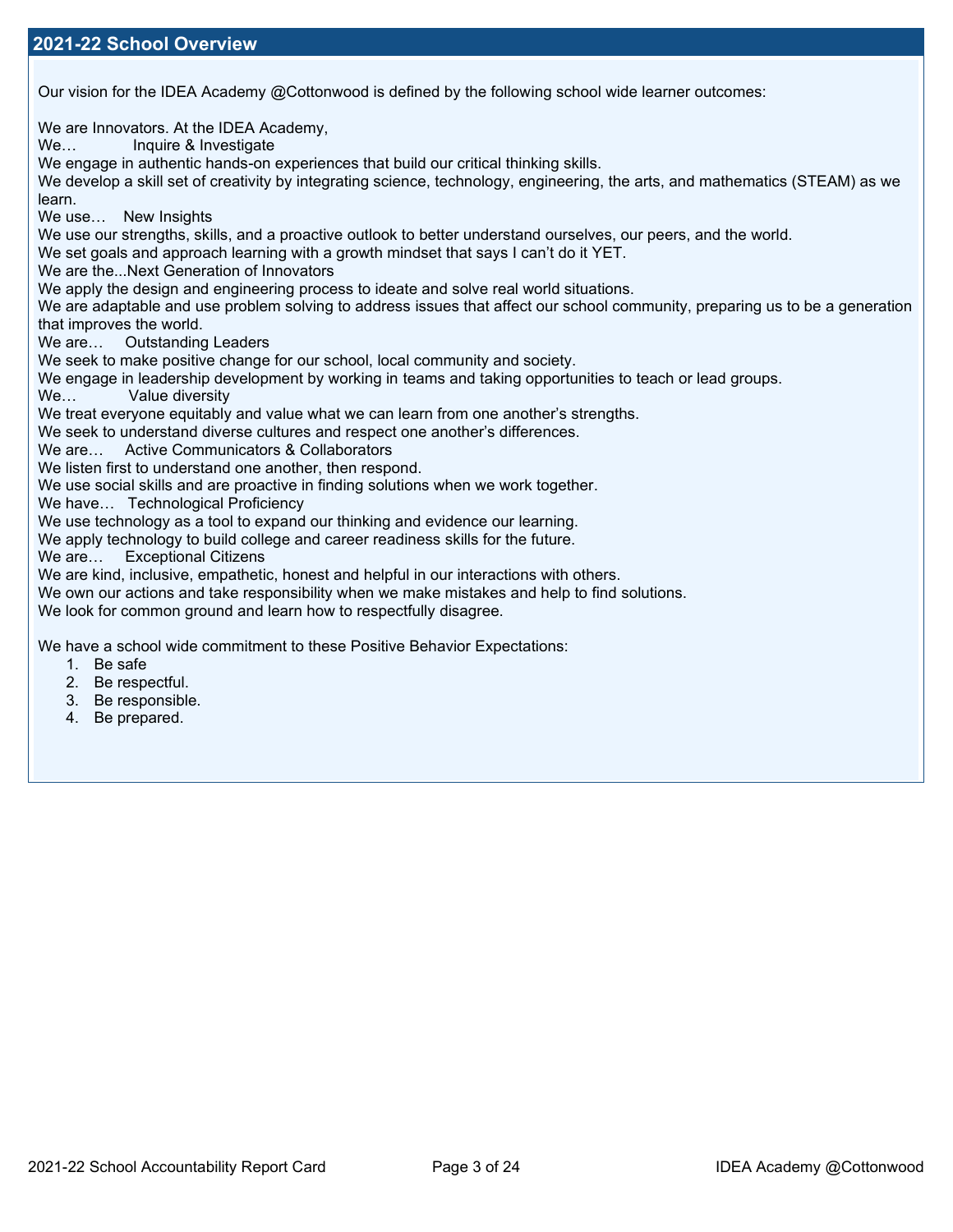## **About this School**

| 2020-21 Student Enrollment by Grade Level |                           |  |  |  |  |
|-------------------------------------------|---------------------------|--|--|--|--|
| <b>Grade Level</b>                        | <b>Number of Students</b> |  |  |  |  |
| Kindergarten                              | 77                        |  |  |  |  |
| Grade 1                                   | 66                        |  |  |  |  |
| Grade 2                                   | 80                        |  |  |  |  |
| Grade 3                                   | 86                        |  |  |  |  |
| Grade 4                                   | 83                        |  |  |  |  |
| Grade 5                                   | 87                        |  |  |  |  |
| Grade 6                                   | 72                        |  |  |  |  |
| <b>Total Enrollment</b>                   | 551                       |  |  |  |  |

## **2020-21 Student Enrollment by Student Group**

| <b>Student Group</b>                   | <b>Percent of Total Enrollment</b> |
|----------------------------------------|------------------------------------|
| <b>Asian</b>                           | 2.4                                |
| <b>Black or African American</b>       | 10.9                               |
| <b>Filipino</b>                        | 2.2                                |
| <b>Hispanic or Latino</b>              | 57.5                               |
| Native Hawaiian or Pacific Islander    | 0.2                                |
| <b>Two or More Races</b>               | 6.2                                |
| <b>White</b>                           | 20.7                               |
| <b>English Learners</b>                | 8.7                                |
| <b>Foster Youth</b>                    | 1.8                                |
| <b>Homeless</b>                        | 8.5                                |
| <b>Socioeconomically Disadvantaged</b> | 57.2                               |
| <b>Students with Disabilities</b>      | 8.3                                |

## **A. Conditions of Learning State Priority: Basic**

The SARC provides the following information relevant to the State priority: Basic (Priority 1):

- Degree to which teachers are appropriately assigned and fully credentialed in the subject area and for the pupils they are teaching;
- Pupils have access to standards-aligned instructional materials; and
- School facilities are maintained in good repair

Note: For more information refer to the Updated Teacher Equity Definitions web page at<https://www.cde.ca.gov/pd/ee/teacherequitydefinitions.asp>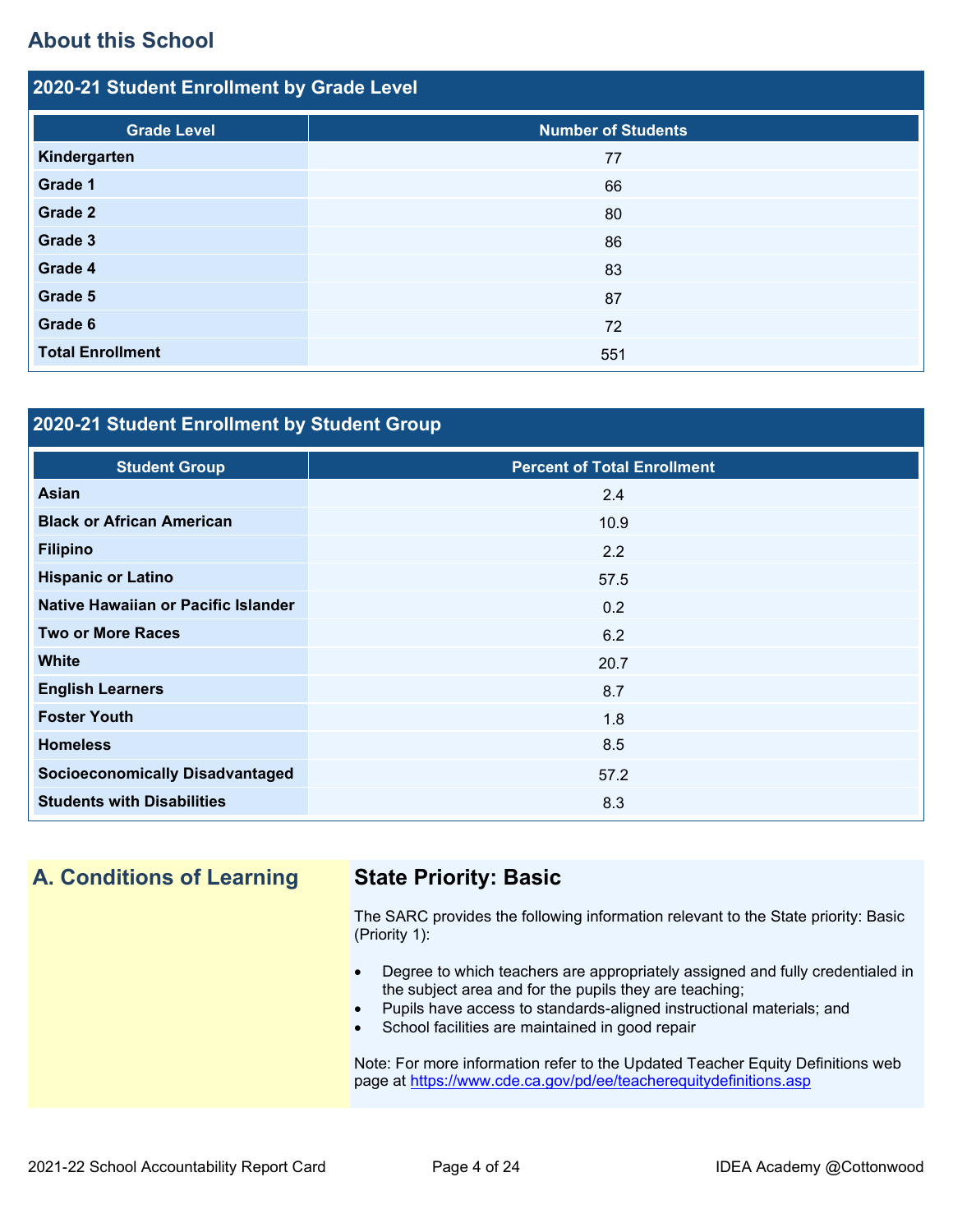| 2019-20 Teacher Preparation and Placement                                                       |         |  |  |  |  |
|-------------------------------------------------------------------------------------------------|---------|--|--|--|--|
| <b>Authorization/Assignment</b>                                                                 | 2019-20 |  |  |  |  |
| Fully (Preliminary or Clear) Credentialed for Subject and Student Placement (properly assigned) |         |  |  |  |  |
| <b>Intern Credential Holders Properly Assigned</b>                                              |         |  |  |  |  |
| Teachers Without Credentials and Misassignments ("ineffective" under ESSA)                      |         |  |  |  |  |
| Credentialed Teachers Assigned Out-of-Field ("out-of-field" under ESSA)                         |         |  |  |  |  |
| <b>Unknown</b>                                                                                  |         |  |  |  |  |
| <b>Total Teaching Positions</b>                                                                 |         |  |  |  |  |

Note: The data in this table is based on Full Time Equivalent (FTE) status. One FTE equals one staff member working full time; one FTE could also represent two staff members who each work 50 percent of full time. Additionally, an assignment is defined as a position that an educator is assigned to based on setting, subject, and grade level. An authorization is defined as the services that an educator is authorized to provide to students.

# **2019-20 Teachers Without Credentials and Misassignments (considered "ineffective" under ESSA) Authorization/Assignment 2019-20 Permits and Waivers Misassignments Vacant Positions Total Teachers Without Credentials and Misassignments**

| 2019-20 Credentialed Teachers Assigned Out-of-Field (considered "out-of-field" under ESSA) |         |  |  |  |  |
|--------------------------------------------------------------------------------------------|---------|--|--|--|--|
| <b>Indicator</b>                                                                           | 2019-20 |  |  |  |  |
| Credentialed Teachers Authorized on a Permit or Waiver                                     |         |  |  |  |  |
| <b>Local Assignment Options</b>                                                            |         |  |  |  |  |
| <b>Total Out-of-Field Teachers</b>                                                         |         |  |  |  |  |

| 2019-20 Class Assignments                                                                                                                           |         |
|-----------------------------------------------------------------------------------------------------------------------------------------------------|---------|
| <b>Indicator</b>                                                                                                                                    | 2019-20 |
| <b>Misassignments for English Learners</b><br>(a percentage of all the classes with English learners taught by teachers that are misassigned)       |         |
| No credential, permit or authorization to teach<br>(a percentage of all the classes taught by teachers with no record of an authorization to teach) |         |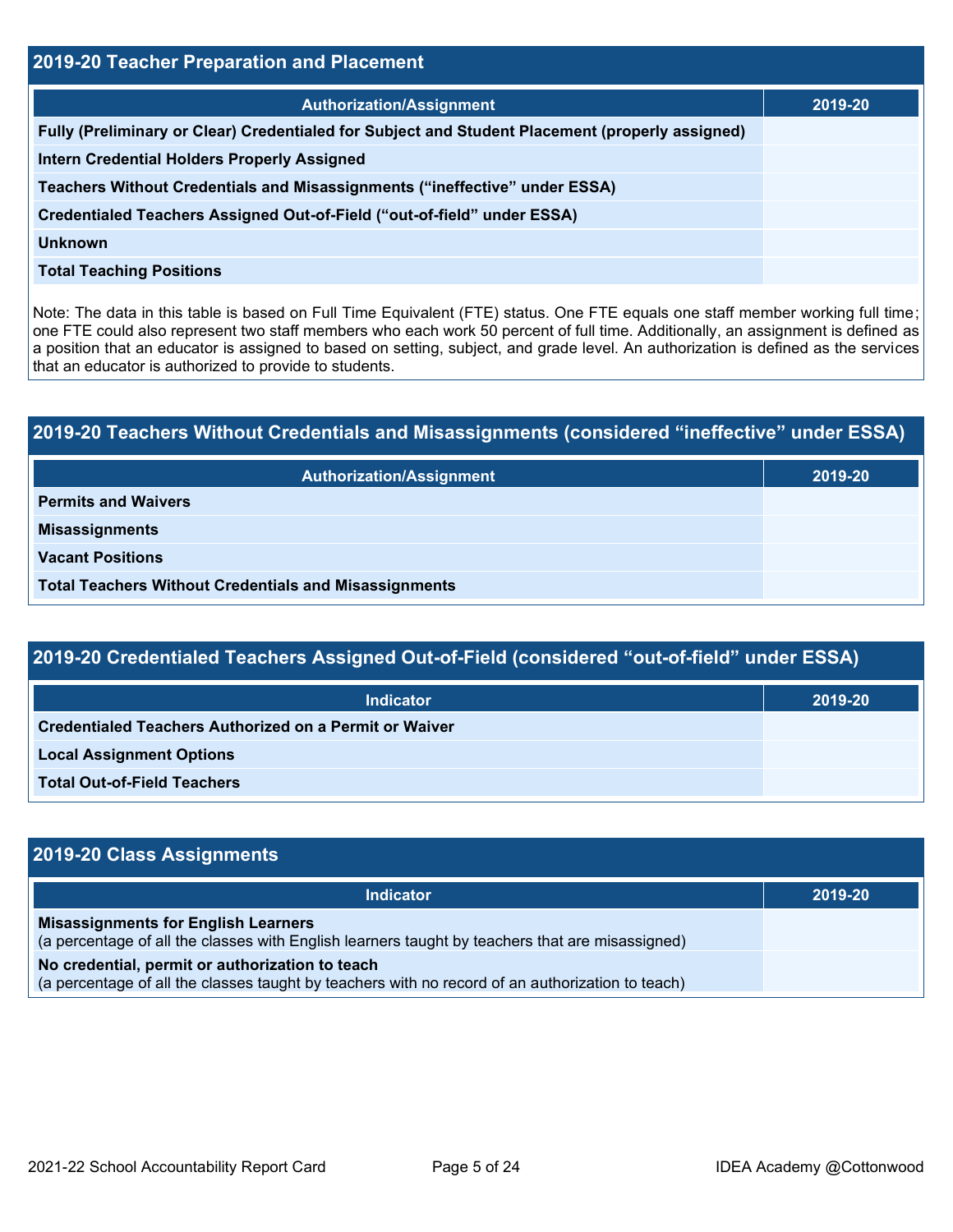## **2021-22 Quality, Currency, Availability of Textbooks and Other Instructional Materials**

Westside Union School District provides all students with textbooks and other instructional materials to support the district's adopted curricular programs. Funding is provided by the state for the acquisition of textbooks and instructional materials that are aligned with State Board adopted content standards in Reading/Language Arts/English Language Development, Mathematics, History/Social Science, and Science. The following are the instructional programs currently adopted by our district:

#### **Year and month in which the data were collected Collection Collection Collection Collection** October 2020

| <b>Subject</b>                                         | Textbooks and Other Instructional Materials/year of<br><b>Adoption</b> | <b>From</b><br><b>Most</b><br><b>Recent</b><br><b>Adoption</b> | <b>Percent</b><br><b>Students</b><br><b>Lacking Own</b><br><b>Assigned</b><br><b>Copy</b> |
|--------------------------------------------------------|------------------------------------------------------------------------|----------------------------------------------------------------|-------------------------------------------------------------------------------------------|
| <b>Reading/Language Arts</b>                           | TK Houghton Mifflin Splash (2012)                                      | Yes                                                            | $\Omega$                                                                                  |
|                                                        | K-5 Houghton Mifflin Harcourt, Journeys CA (2017)                      |                                                                |                                                                                           |
|                                                        | 6-8 McGraw-Hill Education, Study Sync CA (2017)                        |                                                                |                                                                                           |
| <b>Mathematics</b>                                     | TK Houghton Mifflin Harcourt, Expressions (2016)                       | Yes                                                            | $\mathbf 0$                                                                               |
|                                                        | K-5 McGraw Hill, My Math (2015)                                        |                                                                |                                                                                           |
|                                                        | 6-8 Houghton Mifflin Harcourt, Go Math (2015)                          |                                                                |                                                                                           |
| <b>Science</b>                                         | K-5 Savvas Realize, California Elevate Science, 2020                   | Yes                                                            | 0                                                                                         |
|                                                        | 6-8 Amplify Science California, 2020                                   |                                                                |                                                                                           |
| <b>History-Social Science</b>                          | K-5 Pearson, My World California (2019)                                | Yes                                                            | 0                                                                                         |
|                                                        | 6-8 Teachers' Curriculum Institute, History Alive! (2017)              |                                                                |                                                                                           |
| <b>Foreign Language</b>                                | N/A                                                                    |                                                                | N/A                                                                                       |
| <b>Health</b>                                          | N/A                                                                    |                                                                | N/A                                                                                       |
| <b>Visual and Performing Arts</b>                      | N/A                                                                    |                                                                | N/A                                                                                       |
| <b>Science Laboratory Equipment</b><br>$(grades 9-12)$ | N/A                                                                    |                                                                | N/A                                                                                       |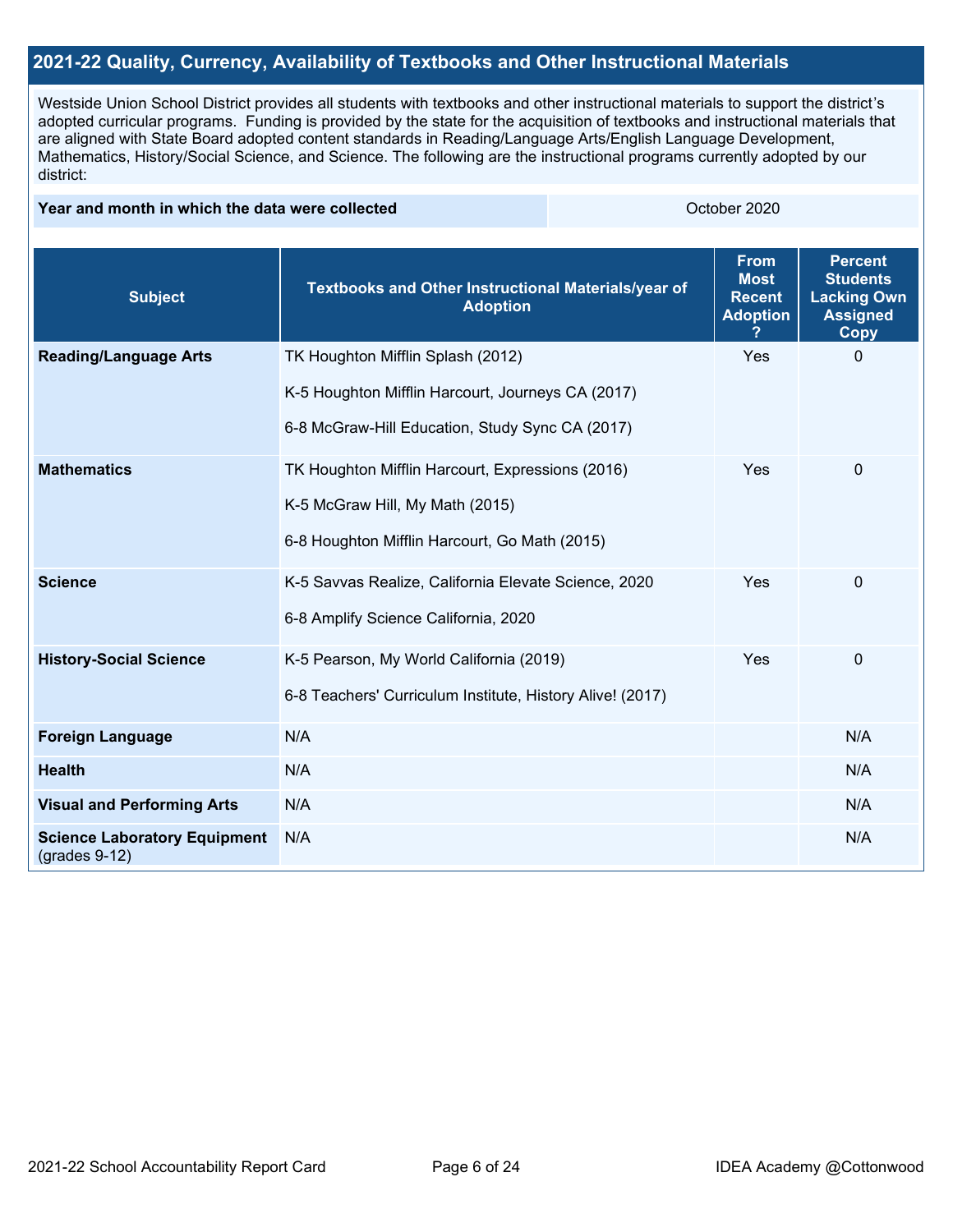## **School Facility Conditions and Planned Improvements**

At Cottonwood Elementary every effort is made to insure a safe and secure campus. Our campus is a secure campus to insure the safety of our students. Adult aides are employed to supervise students before school, at recess, and during lunch. Cottonwood aides, teachers, and administrators are trained in CPR and/or First Aid. Fire and/or earthquake drills are conducted monthly. Our nurse's office is equipped with emergency supplies.

Our campus is completely fenced, with one main entrance and a secondary entrance that is only open at specific times in the morning and afternoon. Staff is assigned supervision of the grounds and gates when our students arrive and leave school.

Cottonwood has an administration building, a cafeteria/auditorium, a library, a reading lab, a computer lab and a band-room as well as 37 classrooms, 3 restrooms complexes and 3 sets of drinking fountains. The Kindergarten play area is individually fenced and it is not part of the main playground. The main playground provides tetherball, handball, basketball, and other games. The large grass field provides ample space for soccer, football, kickball and baseball. Eight concentrated photovoltic solar panels were installed on the South East corner of our property in 2013.

#### **Year and month of the most recent FIT report** 11/1/2021 11/1/2021

| <b>System Inspected</b>                                                | Rate<br>Good | Rate<br>Fair | <b>Rate</b><br>Poor | <b>Repair Needed and Action Taken or Planned</b> |
|------------------------------------------------------------------------|--------------|--------------|---------------------|--------------------------------------------------|
| <b>Systems:</b><br>Gas Leaks, Mechanical/HVAC, Sewer                   | X            |              |                     |                                                  |
| Interior:<br><b>Interior Surfaces</b>                                  | $\mathsf{X}$ |              |                     |                                                  |
| <b>Cleanliness:</b><br>Overall Cleanliness, Pest/Vermin Infestation    | $\mathsf{X}$ |              |                     |                                                  |
| <b>Electrical</b>                                                      | $\sf X$      |              |                     |                                                  |
| <b>Restrooms/Fountains:</b><br>Restrooms, Sinks/ Fountains             | $\sf X$      |              |                     |                                                  |
| Safety:<br>Fire Safety, Hazardous Materials                            | $\mathsf{X}$ |              |                     |                                                  |
| Structural:<br><b>Structural Damage, Roofs</b>                         | X            |              |                     | Hardscape: Cracks                                |
| External:<br>Playground/School Grounds, Windows/<br>Doors/Gates/Fences | $\mathsf{X}$ |              |                     |                                                  |

| <b>Overall Facility Rate</b> |      |      |      |
|------------------------------|------|------|------|
| <b>Exemplary</b>             | Good | Fair | Poor |
| ∧                            |      |      |      |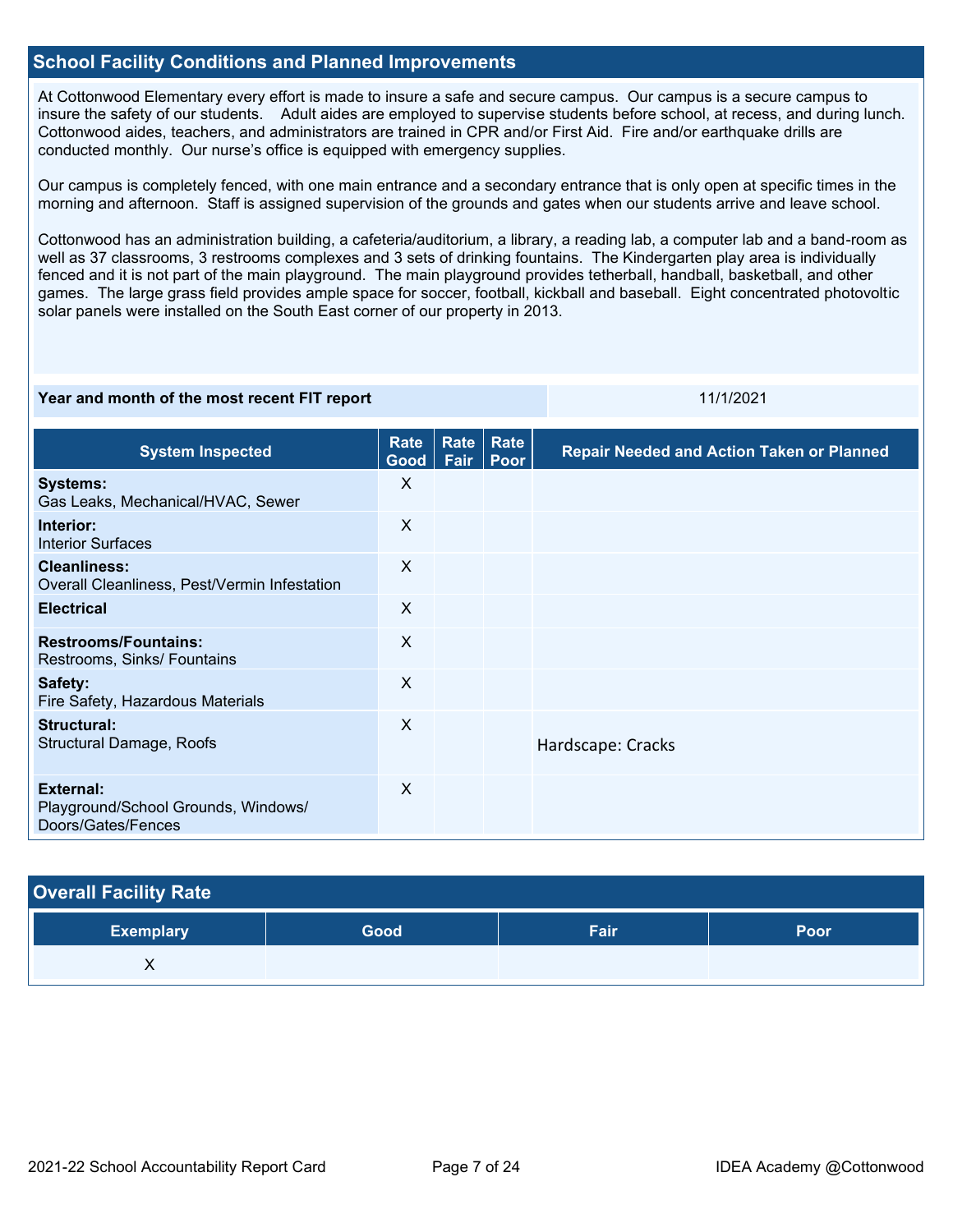## **B. Pupil Outcomes State Priority: Pupil Achievement**

The SARC provides the following information relevant to the State priority: Pupil Achievement (Priority 4):

#### **Statewide Assessments**

(i.e., California Assessment of Student Performance and Progress [CAASPP] System includes the Smarter Balanced Summative Assessments for students in the general education population and the California Alternate Assessments [CAAs] for English language arts/literacy [ELA] and mathematics given in grades three through eight and grade eleven. Only eligible students may participate in the administration of the CAAs. CAAs items are aligned with alternate achievement standards, which are linked with the Common Core State Standards [CCSS] for students with the most significant cognitive disabilities).

The CAASPP System encompasses the following assessments and student participation requirements:

- 1. **Smarter Balanced Summative Assessments and CAAs for ELA** in grades three through eight and grade eleven.
- 2. **Smarter Balanced Summative Assessments and CAAs for mathematics** in grades three through eight and grade eleven.
- 3. **California Science Test (CAST) and CAAs for Science** in grades five, eight, and once in high school (i.e., grade ten, eleven, or twelve).

#### **SARC Reporting in the 2020-2021 School Year Only**

Where the most viable option, LEAs were required to administer the statewide summative assessment in ELA and mathematics. Where a statewide summative assessment was not the most viable option for the LEA (or for one or more gradelevel[s] within the LEA) due to the pandemic, LEAs were allowed to report results from a different assessment that met the criteria established by the State Board of Education (SBE) on March 16, 2021. The assessments were required to be:

- Aligned with CA CCSS for ELA and mathematics;
- Available to students in grades 3 through 8, and grade 11; and
- Uniformly administered across a grade, grade span, school, or district to all eligible students.

#### **Options**

Note that the CAAs could only be administered in-person following health and safety requirements. If it was not viable for the LEA to administer the CAAs in person with health and safety guidelines in place, the LEA was directed to not administer the tests. There were no other assessment options available for the CAAs. Schools administered the Smarter Balanced Summative Assessments for ELA and mathematics, other assessments that meet the SBE criteria, or a combination of both, and they could only choose one of the following:

- Smarter Balanced ELA and mathematics summative assessments;
- Other assessments meeting the SBE criteria; or
- Combination of Smarter Balanced ELA and mathematics summative assessments and other assessments.

The percentage of students who have successfully completed courses that satisfy the requirements for entrance to the University of California and the California State University, or career technical education sequences or programs of study.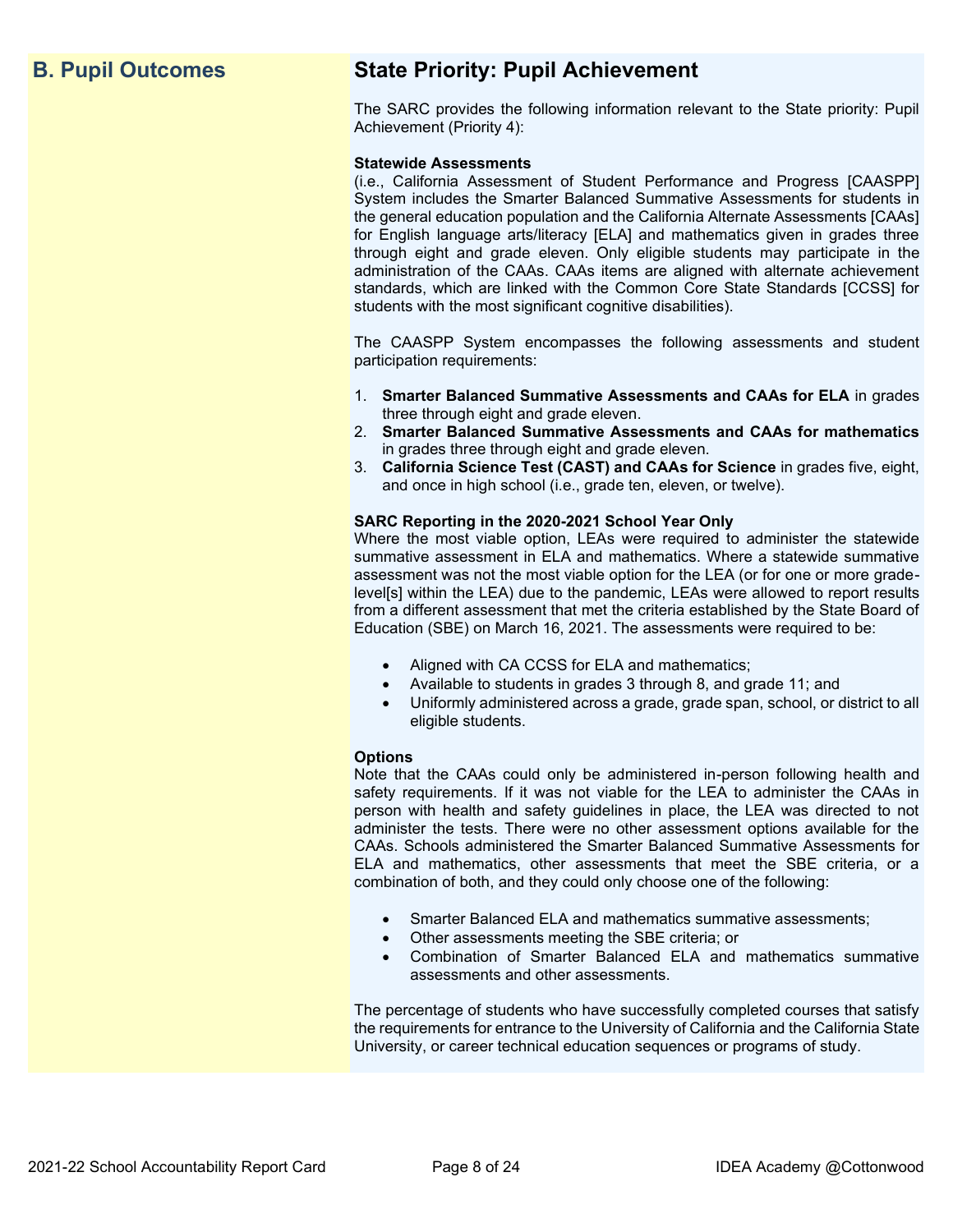## **Percentage of Students Meeting or Exceeding the State Standard on CAASPP**

This table displays CAASPP test results in ELA and mathematics for all students grades three through eight and grade eleven taking and completing a state-administered assessment.

The 2019-2020 data cells with N/A values indicate that the 2019-2020 data are not available due to the COVID-19 pandemic and resulting summative test suspension. The Executive Order N-30-20 was issued which waived the assessment, accountability, and reporting requirements for the 2019-2020 school year.

The 2020-2021 data cells have N/A values because these data are not comparable to other year data due to the COVID-19 pandemic during the 2020-2021 school year. Where the CAASPP assessments in ELA and/or mathematics is not the most viable option, the LEAs were allowed to administer local assessments. Therefore, the 2020-2021 data between school years for the school, district, state are not an accurate comparison. As such, it is inappropriate to compare results of the 2020-2021 school year to other school years.

| Subject                                                              | <b>School</b><br>2019-20 | <b>School</b><br>2020-21 | <b>District</b><br>2019-20 | <b>District</b><br>2020-21 | <b>State</b><br>2019-20 | <b>State</b><br>2020-21 |
|----------------------------------------------------------------------|--------------------------|--------------------------|----------------------------|----------------------------|-------------------------|-------------------------|
| <b>English Language Arts/Literacy</b><br>$\left($ grades 3-8 and 11) | N/A                      | N/A                      | N/A                        | N/A                        | N/A                     | N/A                     |
| <b>Mathematics</b><br>$(grades 3-8 and 11)$                          | N/A                      | N/A                      | N/A                        | N/A                        | N/A                     | N/A                     |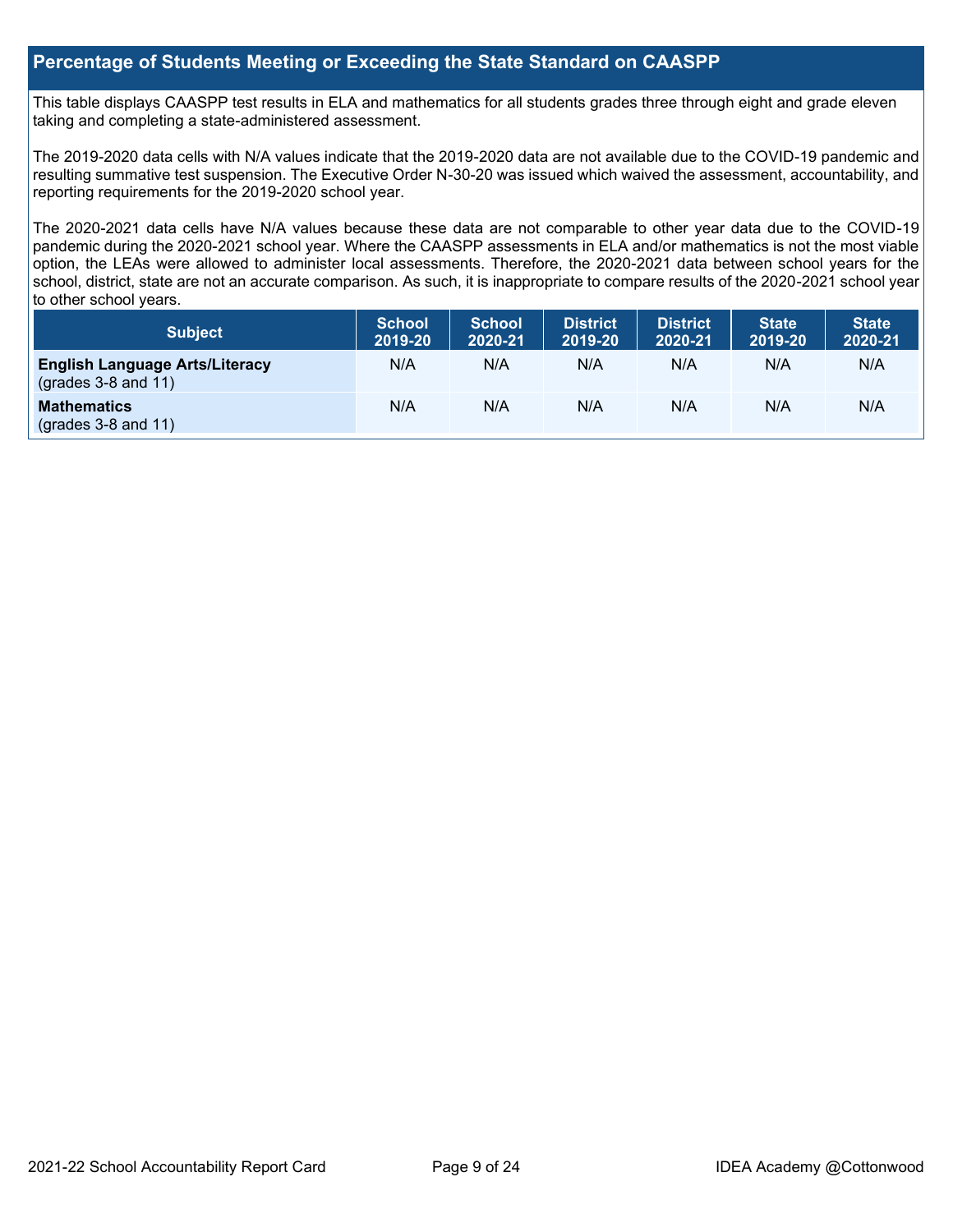## **2020-21 CAASPP Test Results in ELA by Student Group**

This table displays CAASPP test results in ELA by student group for students grades three through eight and grade eleven taking and completing a state-administered assessment. The CDE will populate this table for schools in cases where the school administered the CAASPP assessment. In cases where the school administered a local assessment instead of CAASPP, the CDE will populate this table with "NT" values, meaning this school did not test students using the CAASPP. See the local assessment(s) table for more information.

| <b>CAASPP</b><br><b>Student Groups</b>               | <b>CAASPP</b><br><b>Total</b><br><b>Enrollment</b> | <b>CAASPP</b><br><b>Number</b><br><b>Tested</b> | <b>CAASPP</b><br><b>Percent</b><br><b>Tested</b> | <b>CAASPP</b><br><b>Percent</b><br><b>Not Tested</b> | <b>CAASPP</b><br><b>Percent</b><br>Met or<br><b>Exceeded</b> |
|------------------------------------------------------|----------------------------------------------------|-------------------------------------------------|--------------------------------------------------|------------------------------------------------------|--------------------------------------------------------------|
| <b>All Students</b>                                  | 325                                                | <b>NT</b>                                       | <b>NT</b>                                        | <b>NT</b>                                            | <b>NT</b>                                                    |
| <b>Female</b>                                        | 160                                                | <b>NT</b>                                       | <b>NT</b>                                        | <b>NT</b>                                            | <b>NT</b>                                                    |
| <b>Male</b>                                          | 165                                                | <b>NT</b>                                       | <b>NT</b>                                        | <b>NT</b>                                            | <b>NT</b>                                                    |
| American Indian or Alaska Native                     | $\mathbf 0$                                        | $\mathbf 0$                                     | $\mathbf 0$                                      | $\mathbf 0$                                          | 0                                                            |
| <b>Asian</b>                                         | $\overline{\phantom{a}}$                           | <b>NT</b>                                       | <b>NT</b>                                        | <b>NT</b>                                            | <b>NT</b>                                                    |
| <b>Black or African American</b>                     | 42                                                 | <b>NT</b>                                       | <b>NT</b>                                        | <b>NT</b>                                            | <b>NT</b>                                                    |
| <b>Filipino</b>                                      | --                                                 | <b>NT</b>                                       | <b>NT</b>                                        | <b>NT</b>                                            | <b>NT</b>                                                    |
| <b>Hispanic or Latino</b>                            | 196                                                | <b>NT</b>                                       | <b>NT</b>                                        | <b>NT</b>                                            | <b>NT</b>                                                    |
| Native Hawaiian or Pacific Islander                  | $\qquad \qquad -$                                  | <b>NT</b>                                       | <b>NT</b>                                        | <b>NT</b>                                            | <b>NT</b>                                                    |
| <b>Two or More Races</b>                             | 20                                                 | <b>NT</b>                                       | <b>NT</b>                                        | <b>NT</b>                                            | <b>NT</b>                                                    |
| <b>White</b>                                         | 53                                                 | <b>NT</b>                                       | <b>NT</b>                                        | <b>NT</b>                                            | <b>NT</b>                                                    |
| <b>English Learners</b>                              | 26                                                 | <b>NT</b>                                       | <b>NT</b>                                        | <b>NT</b>                                            | <b>NT</b>                                                    |
| <b>Foster Youth</b>                                  | $-$                                                | <b>NT</b>                                       | <b>NT</b>                                        | <b>NT</b>                                            | <b>NT</b>                                                    |
| <b>Homeless</b>                                      | 72                                                 | <b>NT</b>                                       | <b>NT</b>                                        | <b>NT</b>                                            | <b>NT</b>                                                    |
| <b>Military</b>                                      | --                                                 | <b>NT</b>                                       | <b>NT</b>                                        | <b>NT</b>                                            | <b>NT</b>                                                    |
| <b>Socioeconomically Disadvantaged</b>               | 207                                                | <b>NT</b>                                       | <b>NT</b>                                        | <b>NT</b>                                            | <b>NT</b>                                                    |
| <b>Students Receiving Migrant Education Services</b> | $\Omega$                                           | $\mathbf 0$                                     | $\mathbf{0}$                                     | $\mathbf 0$                                          | 0                                                            |
| <b>Students with Disabilities</b>                    | 38                                                 | <b>NT</b>                                       | <b>NT</b>                                        | <b>NT</b>                                            | <b>NT</b>                                                    |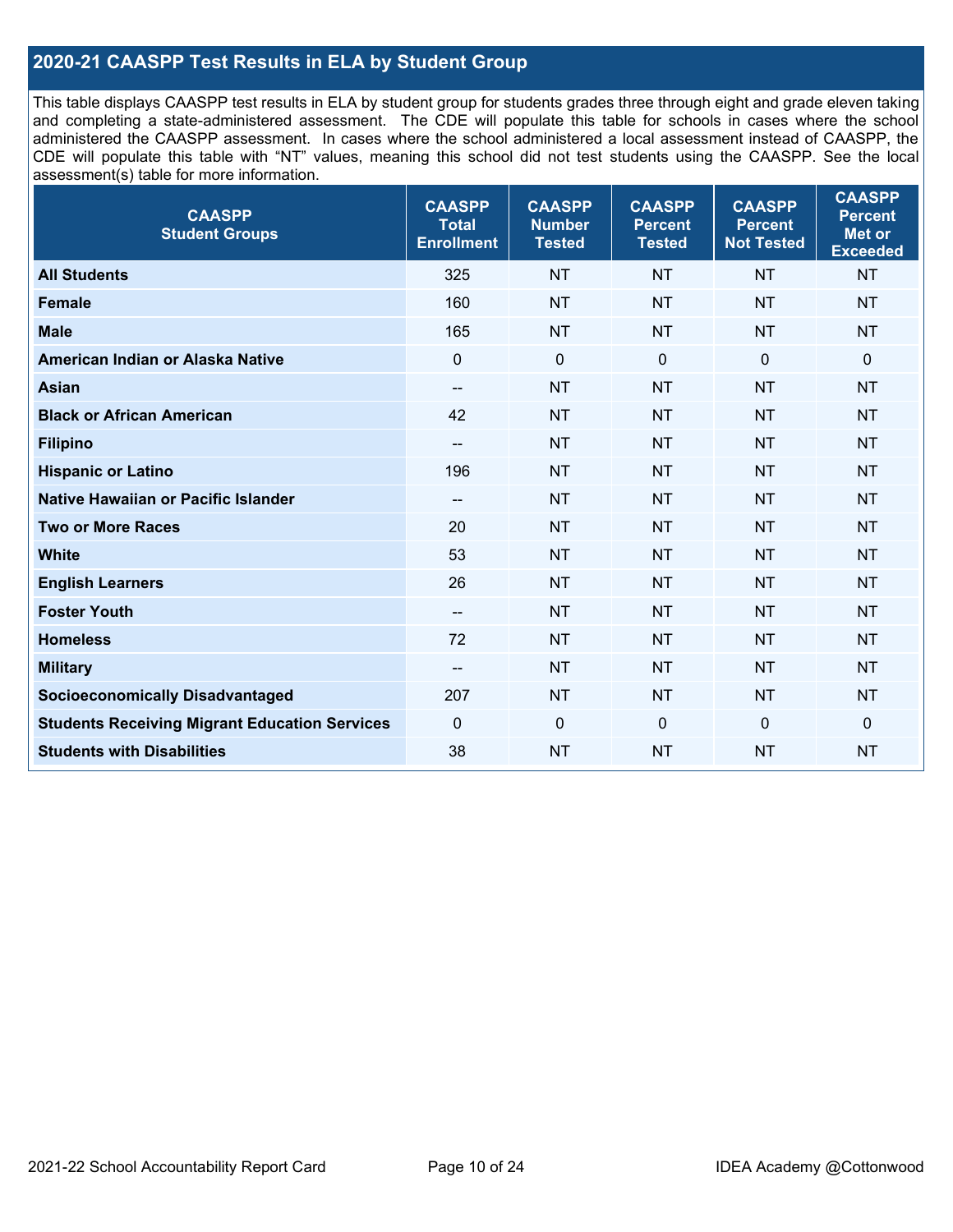## **2020-21 CAASPP Test Results in Math by Student Group**

This table displays CAASPP test results in Math by student group for students grades three through eight and grade eleven taking and completing a state-administered assessment. The CDE will populate this table for schools in cases where the school administered the CAASPP assessment. In cases where the school administered a local assessment instead of CAASPP, the CDE will populate this table with "NT" values, meaning this school did not test students using the CAASPP. See the local assessment(s) table for more information.

| <b>CAASPP</b><br><b>Student Groups</b>               | <b>CAASPP</b><br><b>Total</b><br><b>Enrollment</b> | <b>CAASPP</b><br><b>Number</b><br><b>Tested</b> | <b>CAASPP</b><br><b>Percent</b><br><b>Tested</b> | <b>CAASPP</b><br><b>Percent</b><br><b>Not Tested</b> | <b>CAASPP</b><br><b>Percent</b><br><b>Met or</b><br><b>Exceeded</b> |
|------------------------------------------------------|----------------------------------------------------|-------------------------------------------------|--------------------------------------------------|------------------------------------------------------|---------------------------------------------------------------------|
| <b>All Students</b>                                  | 325                                                | <b>NT</b>                                       | <b>NT</b>                                        | <b>NT</b>                                            | <b>NT</b>                                                           |
| <b>Female</b>                                        | 160                                                | <b>NT</b>                                       | <b>NT</b>                                        | <b>NT</b>                                            | <b>NT</b>                                                           |
| <b>Male</b>                                          | 165                                                | <b>NT</b>                                       | <b>NT</b>                                        | <b>NT</b>                                            | <b>NT</b>                                                           |
| American Indian or Alaska Native                     | $\mathbf 0$                                        | $\mathbf 0$                                     | $\mathbf 0$                                      | $\mathbf 0$                                          | $\mathbf 0$                                                         |
| <b>Asian</b>                                         | $\overline{\phantom{a}}$                           | <b>NT</b>                                       | <b>NT</b>                                        | <b>NT</b>                                            | <b>NT</b>                                                           |
| <b>Black or African American</b>                     | 42                                                 | <b>NT</b>                                       | <b>NT</b>                                        | <b>NT</b>                                            | <b>NT</b>                                                           |
| <b>Filipino</b>                                      | $\overline{\phantom{a}}$                           | <b>NT</b>                                       | <b>NT</b>                                        | <b>NT</b>                                            | <b>NT</b>                                                           |
| <b>Hispanic or Latino</b>                            | 196                                                | <b>NT</b>                                       | <b>NT</b>                                        | <b>NT</b>                                            | <b>NT</b>                                                           |
| <b>Native Hawaiian or Pacific Islander</b>           | $\overline{\phantom{a}}$                           | <b>NT</b>                                       | <b>NT</b>                                        | <b>NT</b>                                            | <b>NT</b>                                                           |
| <b>Two or More Races</b>                             | 20                                                 | <b>NT</b>                                       | <b>NT</b>                                        | <b>NT</b>                                            | <b>NT</b>                                                           |
| <b>White</b>                                         | 53                                                 | <b>NT</b>                                       | <b>NT</b>                                        | <b>NT</b>                                            | <b>NT</b>                                                           |
| <b>English Learners</b>                              | 26                                                 | <b>NT</b>                                       | <b>NT</b>                                        | <b>NT</b>                                            | <b>NT</b>                                                           |
| <b>Foster Youth</b>                                  | --                                                 | <b>NT</b>                                       | <b>NT</b>                                        | <b>NT</b>                                            | <b>NT</b>                                                           |
| <b>Homeless</b>                                      | 72                                                 | <b>NT</b>                                       | <b>NT</b>                                        | <b>NT</b>                                            | <b>NT</b>                                                           |
| <b>Military</b>                                      | $\overline{\phantom{a}}$                           | <b>NT</b>                                       | <b>NT</b>                                        | <b>NT</b>                                            | <b>NT</b>                                                           |
| <b>Socioeconomically Disadvantaged</b>               | 207                                                | <b>NT</b>                                       | <b>NT</b>                                        | <b>NT</b>                                            | <b>NT</b>                                                           |
| <b>Students Receiving Migrant Education Services</b> | $\mathbf{0}$                                       | $\mathbf 0$                                     | $\mathbf{0}$                                     | $\mathbf{0}$                                         | $\mathbf 0$                                                         |
| <b>Students with Disabilities</b>                    | 38                                                 | <b>NT</b>                                       | <b>NT</b>                                        | <b>NT</b>                                            | <b>NT</b>                                                           |

## **2020-21 Local Assessment Test Results in ELA by Student Group**

This table displays Local Assessment test results in ELA by student group for students grades three through eight and grade eleven. LEAs/schools will populate this table for schools in cases where the school administered a local assessment. In cases where the school administered the CAASPP assessment, LEAs/schools will populate this table with "N/A" values in all cells, meaning this table is Not Applicable for this school.

\*At or above the grade-level standard in the context of the local assessment administered.

## **2020-21 Local Assessment Test Results in Math by Student Group**

This table displays Local Assessment test results in Math by student group for students grades three through eight and grade eleven. LEAs/schools will populate this table for schools in cases where the school administered a local assessment. In cases where the school administered the CAASPP assessment, LEAs/schools will populate this table with "N/A" values in all cells, meaning this table is Not Applicable for this school.

\*At or above the grade-level standard in the context of the local assessment administered.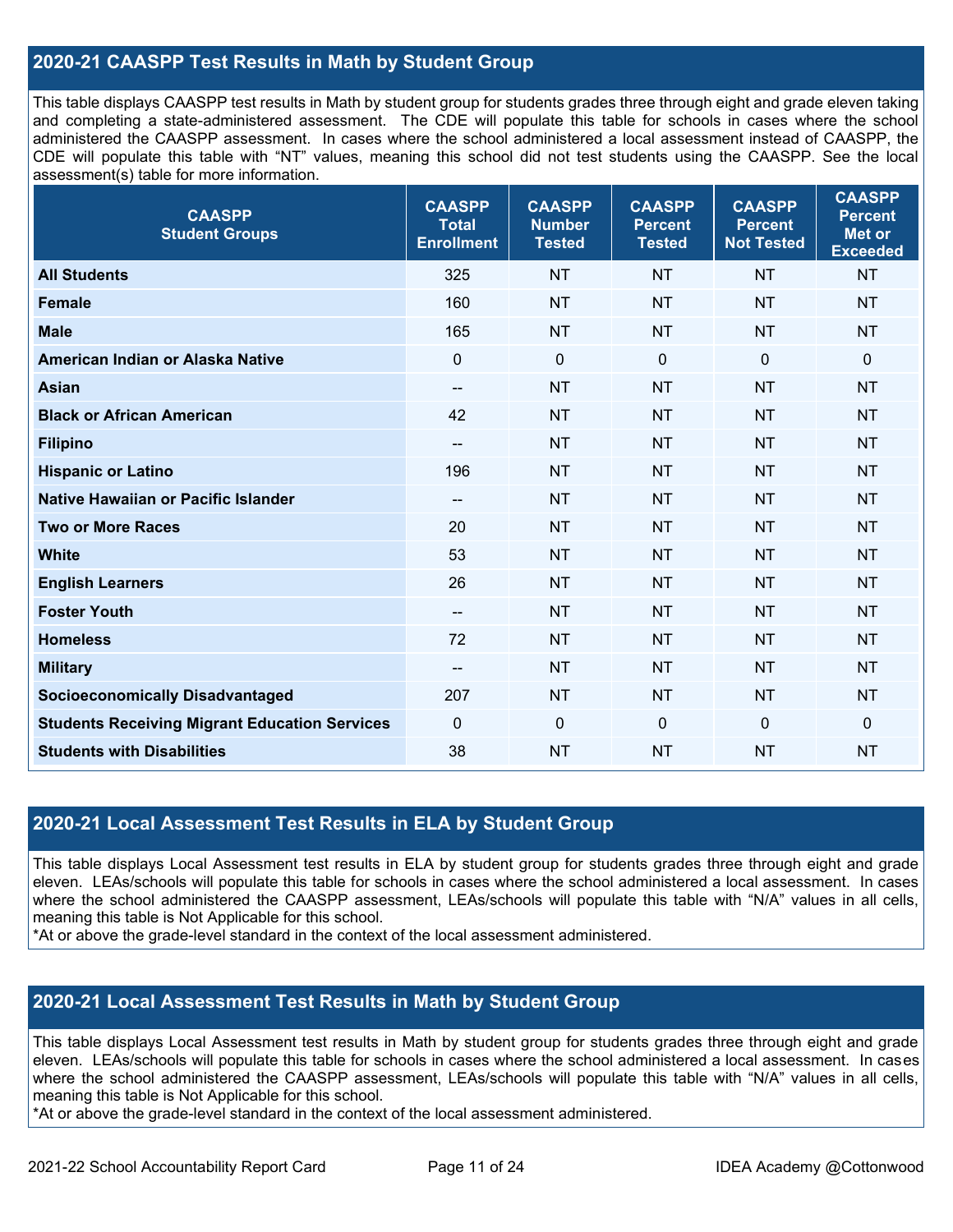## **CAASPP Test Results in Science for All Students**

This table displays the percentage of all students grades five, eight, and High School meeting or exceeding the State Standard.

The 2019-2020 data cells with N/A values indicate that the 2019-2020 data are not available due to the COVID-19 pandemic and resulting summative testing suspension. The Executive Order N-30-20 was issued which waived the assessment, accountability, and reporting requirements for the 2019-2020 school year.

For any 2020-2021 data cells with N/T values indicate that this school did not test students using the CAASPP Science.

| <b>Subject</b>                                  | <b>School</b> | <b>School</b> | <b>District</b> | District. | <b>State</b> | <b>State</b> |
|-------------------------------------------------|---------------|---------------|-----------------|-----------|--------------|--------------|
|                                                 | 2019-20       | 2020-21       | 2019-20         | 2020-21   | 2019-20      | 2020-21      |
| <b>Science</b><br>(grades 5, 8 and high school) | N/A           | NT            | N/A             | NT        | N/A          | 28.72        |

## **2020-21 CAASPP Test Results in Science by Student Group**

This table displays CAASPP test results in Science by student group for students grades five, eight, and High School. For any data cells with N/T values indicate that this school did not test students using the CAASPP Science.

| <b>Student Group</b>                                 | <b>Total</b><br><b>Enrollment</b> | <b>Number</b><br><b>Tested</b> | <b>Percent</b><br><b>Tested</b> | <b>Percent</b><br><b>Not Tested</b> | <b>Percent</b><br><b>Met or</b><br><b>Exceeded</b> |
|------------------------------------------------------|-----------------------------------|--------------------------------|---------------------------------|-------------------------------------|----------------------------------------------------|
| <b>All Students</b>                                  | 82                                | <b>NT</b>                      | <b>NT</b>                       | <b>NT</b>                           | <b>NT</b>                                          |
| <b>Female</b>                                        | 40                                | <b>NT</b>                      | <b>NT</b>                       |                                     |                                                    |
| <b>Male</b>                                          | 42                                | <b>NT</b>                      | <b>NT</b>                       |                                     |                                                    |
| American Indian or Alaska Native                     | 0                                 | 0                              | $\mathbf 0$                     | $\mathbf 0$                         | $\mathbf 0$                                        |
| <b>Asian</b>                                         | --                                | <b>NT</b>                      | <b>NT</b>                       | <b>NT</b>                           | <b>NT</b>                                          |
| <b>Black or African American</b>                     | --                                | <b>NT</b>                      | <b>NT</b>                       | <b>NT</b>                           | <b>NT</b>                                          |
| <b>Filipino</b>                                      | --                                | <b>NT</b>                      | <b>NT</b>                       | <b>NT</b>                           | <b>NT</b>                                          |
| <b>Hispanic or Latino</b>                            | 55                                | <b>NT</b>                      | <b>NT</b>                       | <b>NT</b>                           | <b>NT</b>                                          |
| Native Hawaiian or Pacific Islander                  | $\overline{0}$                    | $\mathbf 0$                    | $\mathbf 0$                     | $\overline{0}$                      | $\mathbf{0}$                                       |
| <b>Two or More Races</b>                             | --                                | <b>NT</b>                      | <b>NT</b>                       | <b>NT</b>                           | <b>NT</b>                                          |
| <b>White</b>                                         | 13                                | <b>NT</b>                      | <b>NT</b>                       | <b>NT</b>                           | <b>NT</b>                                          |
| <b>English Learners</b>                              | --                                | <b>NT</b>                      | <b>NT</b>                       | <b>NT</b>                           | <b>NT</b>                                          |
| <b>Foster Youth</b>                                  | --                                | <b>NT</b>                      | <b>NT</b>                       | <b>NT</b>                           | <b>NT</b>                                          |
| <b>Homeless</b>                                      | 18                                | <b>NT</b>                      | <b>NT</b>                       | <b>NT</b>                           | <b>NT</b>                                          |
| <b>Military</b>                                      | $\Omega$                          | 0                              | $\mathbf{0}$                    | $\mathbf 0$                         | $\mathbf{0}$                                       |
| <b>Socioeconomically Disadvantaged</b>               | 53                                | <b>NT</b>                      | <b>NT</b>                       | <b>NT</b>                           | <b>NT</b>                                          |
| <b>Students Receiving Migrant Education Services</b> | 0                                 | $\mathbf 0$                    | $\mathbf{0}$                    | $\overline{0}$                      | $\mathbf{0}$                                       |
| <b>Students with Disabilities</b>                    | --                                | <b>NT</b>                      | <b>NT</b>                       | <b>NT</b>                           | <b>NT</b>                                          |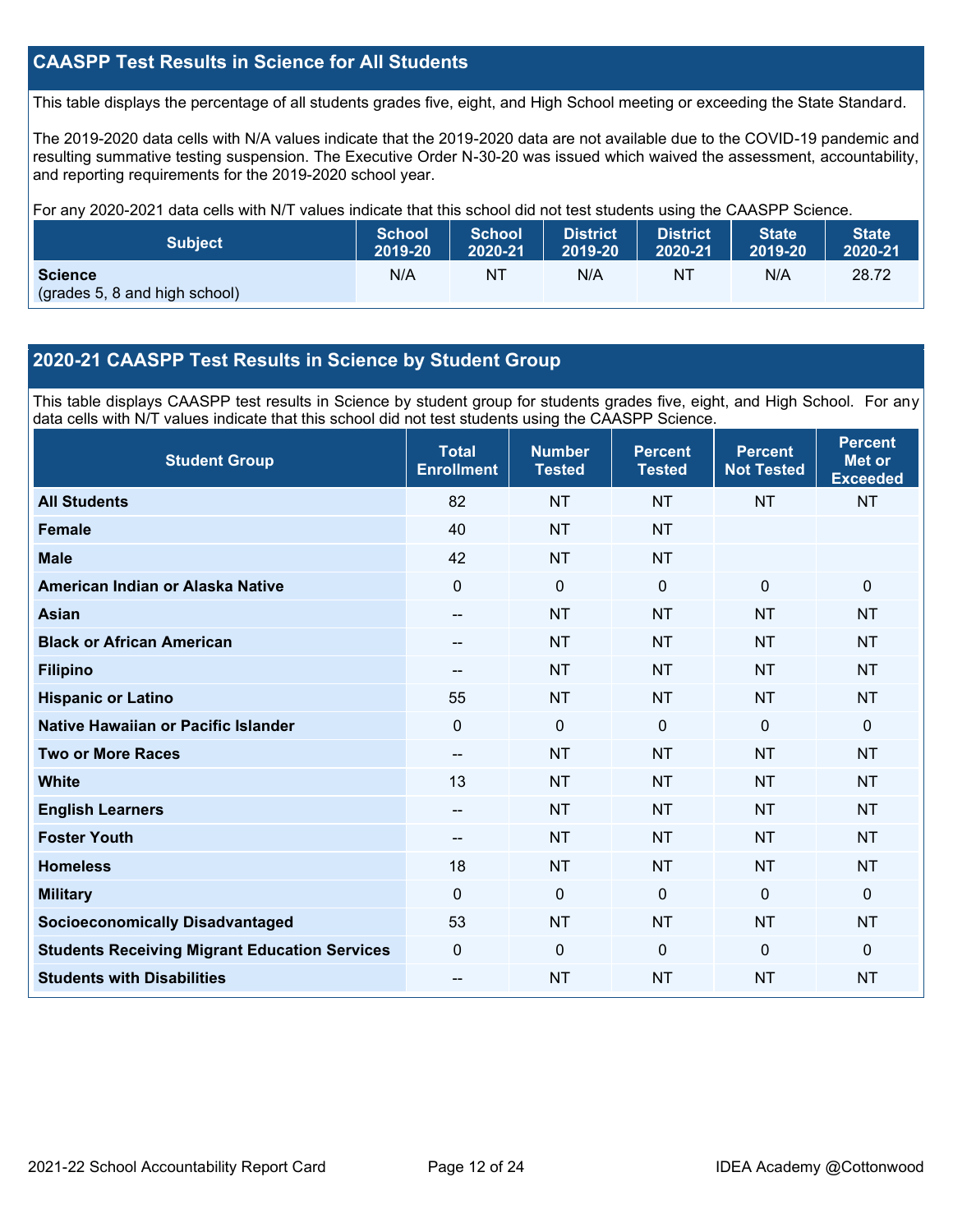## **B. Pupil Outcomes State Priority: Other Pupil Outcomes**

The SARC provides the following information relevant to the State priority: Other Pupil Outcomes (Priority 8): Pupil outcomes in the subject area of physical education.

## **2020-21 California Physical Fitness Test Results**

Due to the COVID-19 crisis, the Physical Fitness Test was suspended during the 2020-2021 school year and therefore no data are reported and each cell in this table is populated with "N/A."

| <b>Grade Level</b> | <b>Four of Six Fitness Standards</b> | <b>Five of Six Fitness Standards</b> | Percentage of Students Meeting   Percentage of Students Meeting   Percentage of Students Meeting  <br><b>Six of Six Fitness Standards</b> |
|--------------------|--------------------------------------|--------------------------------------|-------------------------------------------------------------------------------------------------------------------------------------------|
| Grade 5            | N/A                                  | N/A                                  | N/A                                                                                                                                       |
| Grade 7            | N/A                                  | N/A                                  | N/A                                                                                                                                       |
| Grade 9            | N/A                                  | N/A                                  | N/A                                                                                                                                       |

## **C. Engagement State Priority: Parental Involvement**

The SARC provides the following information relevant to the State priority: Parental Involvement (Priority 3): Efforts the school district makes to seek parent input in making decisions regarding the school district and at each school site.

## **2021-22 Opportunities for Parental Involvement**

The IDEA Academy @Cottonwood has many opportunities for parents to become a more integral part of their children's education. An annual Back to School night in August and Community Open House in the spring are hosted to provide parents with opportunities to learn more about their children's classroom expectations and school work. Parents can be classroom volunteers and assist in the classroom on a voluntary scheduled basis, or they can assist as a room parent, helping for special events or occasions. Parents are encouraged to participate on the School Site Council, Safety and English Learners Advisory Committee. Throughout the year, parents also have opportunities to participate in a Cultural Literacy Program and AVID College and Career Days. The PTA also provides extracurricular opportunities for the students and any parent is welcome to participate.

At the district levels, parents can serve as volunteers and participants in many capacities including the DELAC Committee, WAVE Foundation, focus groups and the Superintendent's Advisory Council. These committees/groups meet regularly to focus on issues of interest to parents at the district level.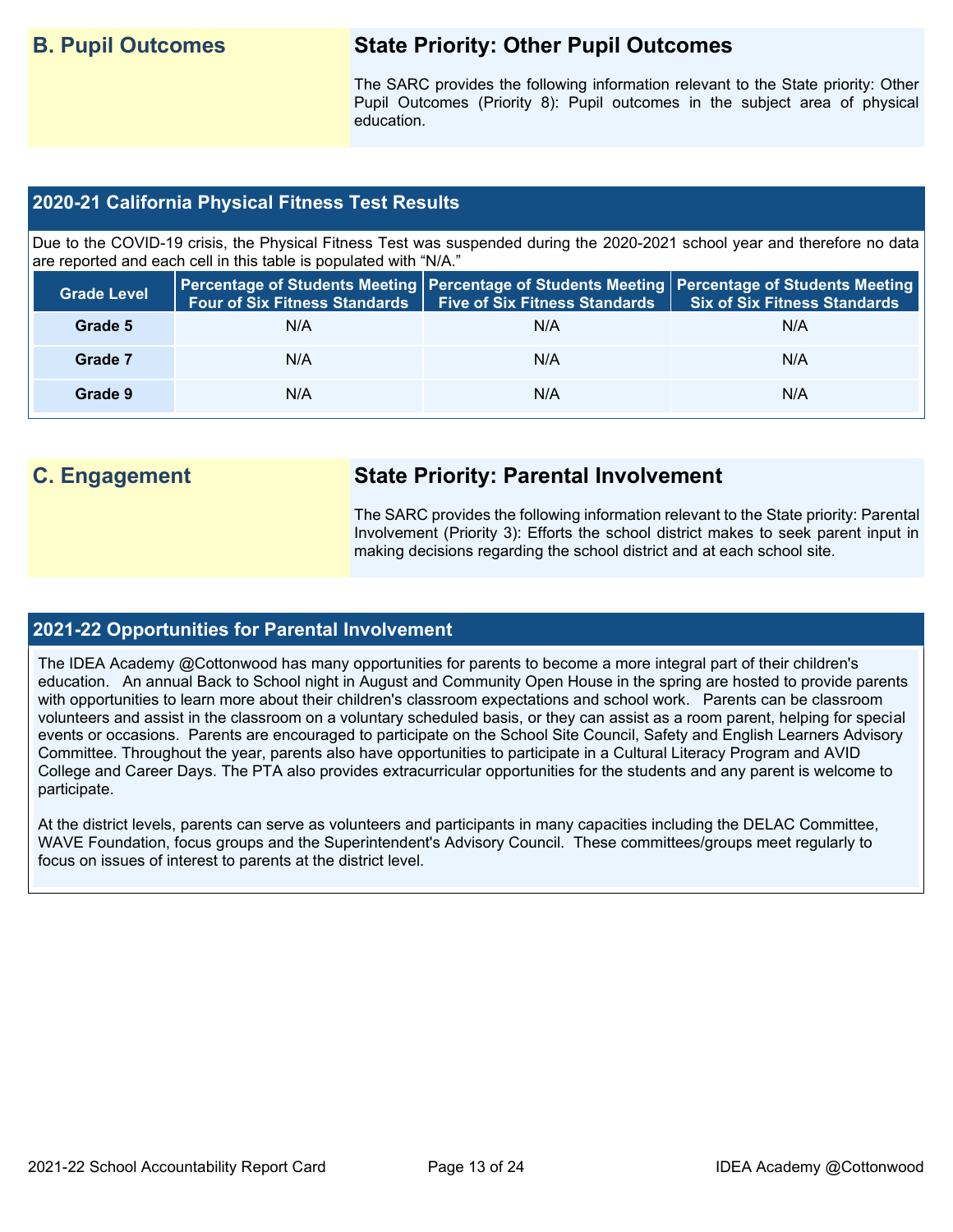## **2020-21 Chronic Absenteeism by Student Group**

| <b>Student Group</b>                                 | <b>Cumulative</b><br><b>Enrollment</b> | <b>Chronic</b><br><b>Absenteeism</b><br><b>Eligible Enrollment</b> | <b>Chronic</b><br><b>Absenteeism</b><br><b>Count</b> | <b>Chronic</b><br><b>Absenteeism</b><br><b>Rate</b> |
|------------------------------------------------------|----------------------------------------|--------------------------------------------------------------------|------------------------------------------------------|-----------------------------------------------------|
| <b>All Students</b>                                  | 578                                    | 565                                                                | 66                                                   | 11.7                                                |
| <b>Female</b>                                        | 285                                    | 279                                                                | 29                                                   | 10.4                                                |
| <b>Male</b>                                          | 293                                    | 286                                                                | 37                                                   | 12.9                                                |
| American Indian or Alaska Native                     | $\Omega$                               | $\mathbf{0}$                                                       | $\mathbf{0}$                                         | 0.0                                                 |
| <b>Asian</b>                                         | 13                                     | 13                                                                 | $\mathbf 0$                                          | 0.0                                                 |
| <b>Black or African American</b>                     | 65                                     | 65                                                                 | 9                                                    | 13.8                                                |
| <b>Filipino</b>                                      | 13                                     | 13                                                                 | $\mathbf{0}$                                         | 0.0                                                 |
| <b>Hispanic or Latino</b>                            | 324                                    | 321                                                                | 41                                                   | 12.8                                                |
| Native Hawaiian or Pacific Islander                  | 1                                      | $\mathbf{1}$                                                       | $\mathbf 0$                                          | 0.0                                                 |
| <b>Two or More Races</b>                             | 38                                     | 35                                                                 | 5                                                    | 14.3                                                |
| <b>White</b>                                         | 124                                    | 117                                                                | 11                                                   | 9.4                                                 |
| <b>English Learners</b>                              | 52                                     | 52                                                                 | 5                                                    | 9.6                                                 |
| <b>Foster Youth</b>                                  | 11                                     | 10                                                                 | 5                                                    | 50.0                                                |
| <b>Homeless</b>                                      | 48                                     | 47                                                                 | 12                                                   | 25.5                                                |
| <b>Socioeconomically Disadvantaged</b>               | 332                                    | 329                                                                | 57                                                   | 17.3                                                |
| <b>Students Receiving Migrant Education Services</b> | $\mathbf{0}$                           | $\mathbf 0$                                                        | $\mathbf{0}$                                         | 0.0                                                 |
| <b>Students with Disabilities</b>                    | 64                                     | 60                                                                 | 7                                                    | 11.7                                                |

## **C. Engagement State Priority: School Climate**

The SARC provides the following information relevant to the State priority: School Climate (Priority 6):

- Pupil suspension rates;
- Pupil expulsion rates; and
- Other local measures on the sense of safety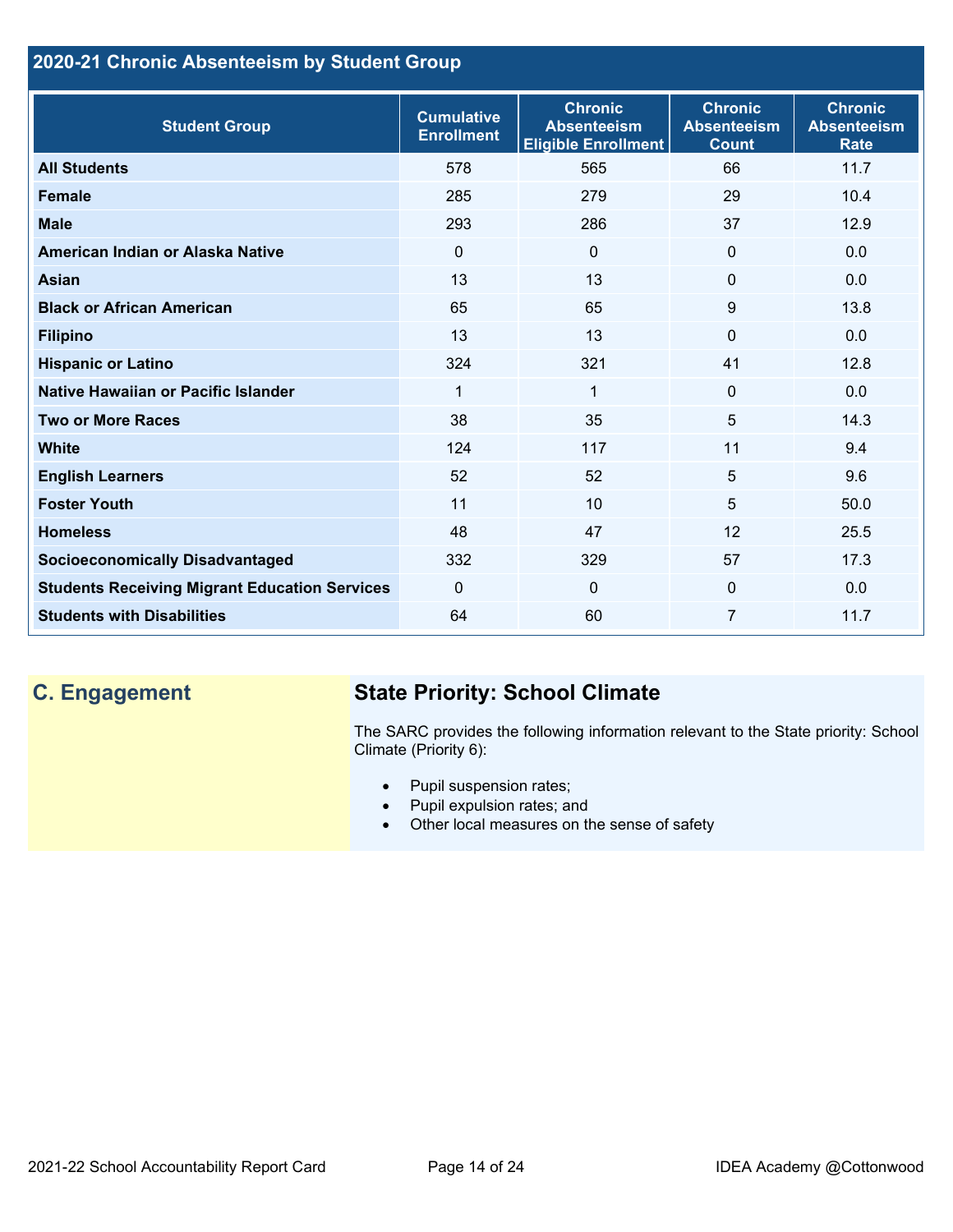## **Suspensions and Expulsions**

This table displays suspensions and expulsions data collected between July through June, each full school year respectively. Data collected during the 2020-21 school year may not be comparable to earlier years of this collection due to differences in learning mode instruction in response to the COVID-19 pandemic.

| <b>Subject</b>     | <b>School</b><br>2018-19 | <b>School</b><br>2020-21 | <b>District</b><br>2018-19 | <b>District</b><br>2020-21 | <b>State</b><br>2018-19 | <b>State</b><br>2020-21 |
|--------------------|--------------------------|--------------------------|----------------------------|----------------------------|-------------------------|-------------------------|
| <b>Suspensions</b> | 2.54                     | 0.00                     | 3.21                       | 0.02                       | 3.47                    | 0.20                    |
| <b>Expulsions</b>  | 0.00                     | 0.00                     | 0.00                       | 0.00                       | 0.08                    | 0.00                    |

This table displays suspensions and expulsions data collected between July through February, partial school year due to the COVID-19 pandemic. The 2019-2020 suspensions and expulsions rate data are not comparable to other year data because the 2019-2020 school year is a partial school year due to the COVID-19 crisis. As such, it would be inappropriate to make any comparisons in rates of suspensions and expulsions in the 2019-2020 school year compared to other school years.

| <b>Subject</b>     | School<br>2019-20 | <b>District</b><br>2019-20 | <b>State</b><br>2019-20 |
|--------------------|-------------------|----------------------------|-------------------------|
| <b>Suspensions</b> | 3.10              | 1.86                       | 2.45                    |
| <b>Expulsions</b>  | 0.00              | 0.00                       | 0.05                    |

## **2020-21 Suspensions and Expulsions by Student Group**

| <b>Student Group</b>                                 | <b>Suspensions Rate</b> | <b>Expulsions Rate</b> |
|------------------------------------------------------|-------------------------|------------------------|
| <b>All Students</b>                                  | 0.00                    | 0.00                   |
| <b>Female</b>                                        | 0.00                    | 0.00                   |
| <b>Male</b>                                          | 0.00                    | 0.00                   |
| American Indian or Alaska Native                     | 0.00                    | 0.00                   |
| Asian                                                | 0.00                    | 0.00                   |
| <b>Black or African American</b>                     | 0.00                    | 0.00                   |
| <b>Filipino</b>                                      | 0.00                    | 0.00                   |
| <b>Hispanic or Latino</b>                            | 0.00                    | 0.00                   |
| Native Hawaiian or Pacific Islander                  | 0.00                    | 0.00                   |
| <b>Two or More Races</b>                             | 0.00                    | 0.00                   |
| <b>White</b>                                         | 0.00                    | 0.00                   |
| <b>English Learners</b>                              | 0.00                    | 0.00                   |
| <b>Foster Youth</b>                                  | 0.00                    | 0.00                   |
| <b>Homeless</b>                                      | 0.00                    | 0.00                   |
| <b>Socioeconomically Disadvantaged</b>               |                         |                        |
| <b>Students Receiving Migrant Education Services</b> | 0.00                    | 0.00                   |
| <b>Students with Disabilities</b>                    |                         |                        |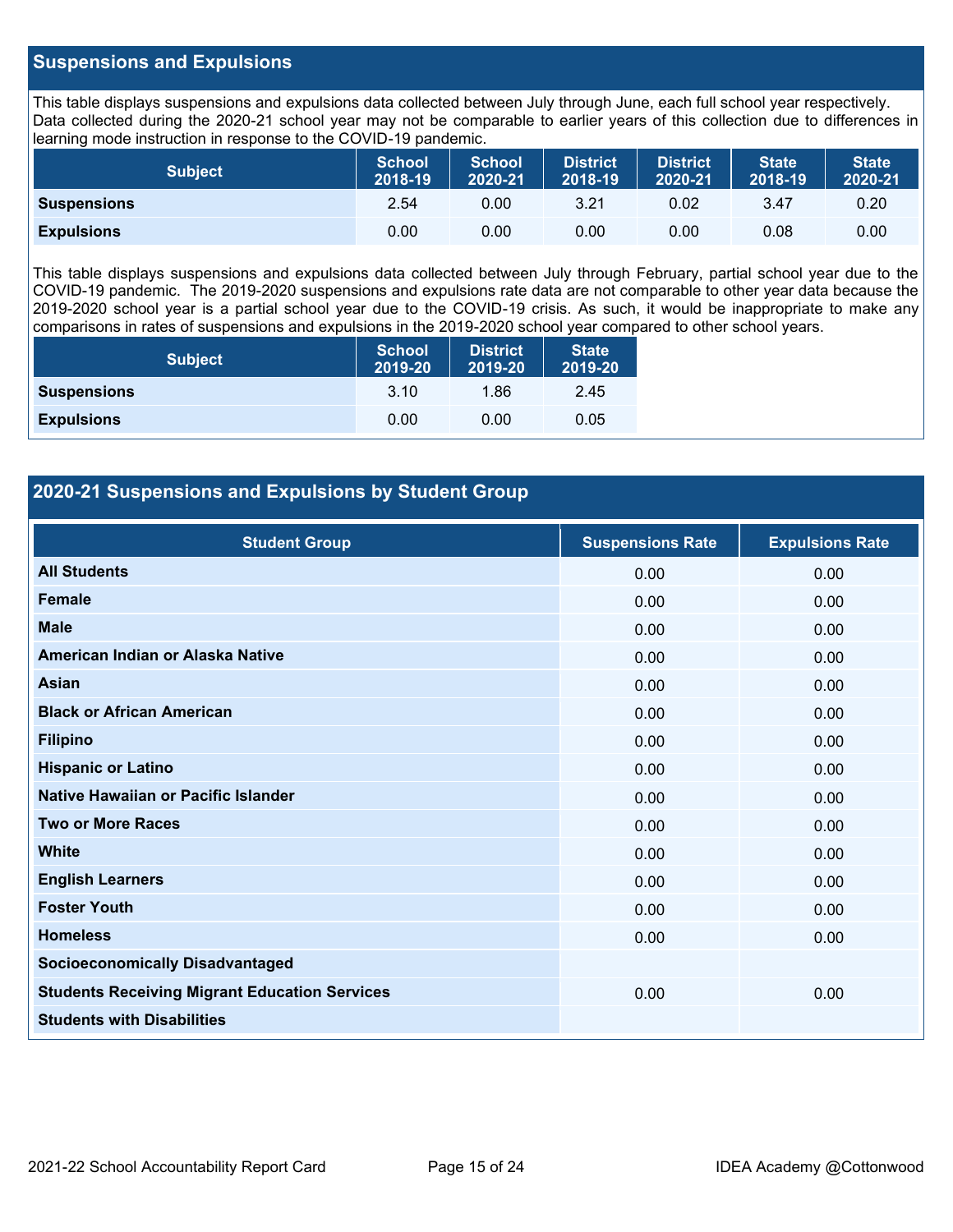## **2021-22 School Safety Plan**

In compliance with Senate Bill 187 and Education Code 35294.6 each Westside School has developed a comprehensive safety plan. The elements of this plan include disaster preparedness and procedures. The Emergency Preparedness Plan is reviewed with the staff and students yearly. Routine emergency preparedness drills are conducted monthly to ensure the safety and well being of students and staff in the event that there is a need for such an evacuation.

## **D. Other SARC Information Information Required in the SARC**

The information in this section is required to be in the SARC but is not included in the state priorities for LCFF.

## **2018-19 Elementary Average Class Size and Class Size Distribution**

This table displays the 2018-19 average class size and class size distribution. The columns titled "Number of Classes" indicates how many classes fall into each size category (a range of total students per class). The "Other" category is for multigrade level classes.

| <b>Grade Level</b> | <b>Average</b><br><b>Class Size</b> | Number of Classes with   Number of Classes with   Number of Classes with<br>1-20 Students | 21-32 Students | 33+ Students |
|--------------------|-------------------------------------|-------------------------------------------------------------------------------------------|----------------|--------------|
| K                  | 29                                  |                                                                                           | 3              |              |
|                    | 30                                  |                                                                                           | 3              |              |
|                    | 24                                  |                                                                                           |                |              |
|                    | 27                                  |                                                                                           | 3              |              |
|                    | 22                                  |                                                                                           | 3              |              |
|                    | 32                                  |                                                                                           |                |              |
|                    | 24                                  |                                                                                           |                |              |

## **2019-20 Elementary Average Class Size and Class Size Distribution**

This table displays the 2019-20 average class size and class size distribution. The columns titled "Number of Classes" indicates how many classes fall into each size category (a range of total students per class). The "Other" category is for multi-grade level classes.

| <b>Grade Level</b> | <b>Average</b><br><b>Class Size</b> | 1-20 Students | Number of Classes with   Number of Classes with   Number of Classes with<br>21-32 Students | 33+ Students |
|--------------------|-------------------------------------|---------------|--------------------------------------------------------------------------------------------|--------------|
| K                  | 29                                  |               | 3                                                                                          |              |
|                    | 28                                  |               | 3                                                                                          |              |
|                    | 29                                  |               | 3                                                                                          |              |
|                    | 24                                  |               | 3                                                                                          |              |
| 4                  | 27                                  |               | 3                                                                                          |              |
| 5                  | 30                                  |               | 3                                                                                          |              |
| 6                  | 32                                  |               | っ                                                                                          |              |
| <b>Other</b>       | 10                                  | າ             |                                                                                            |              |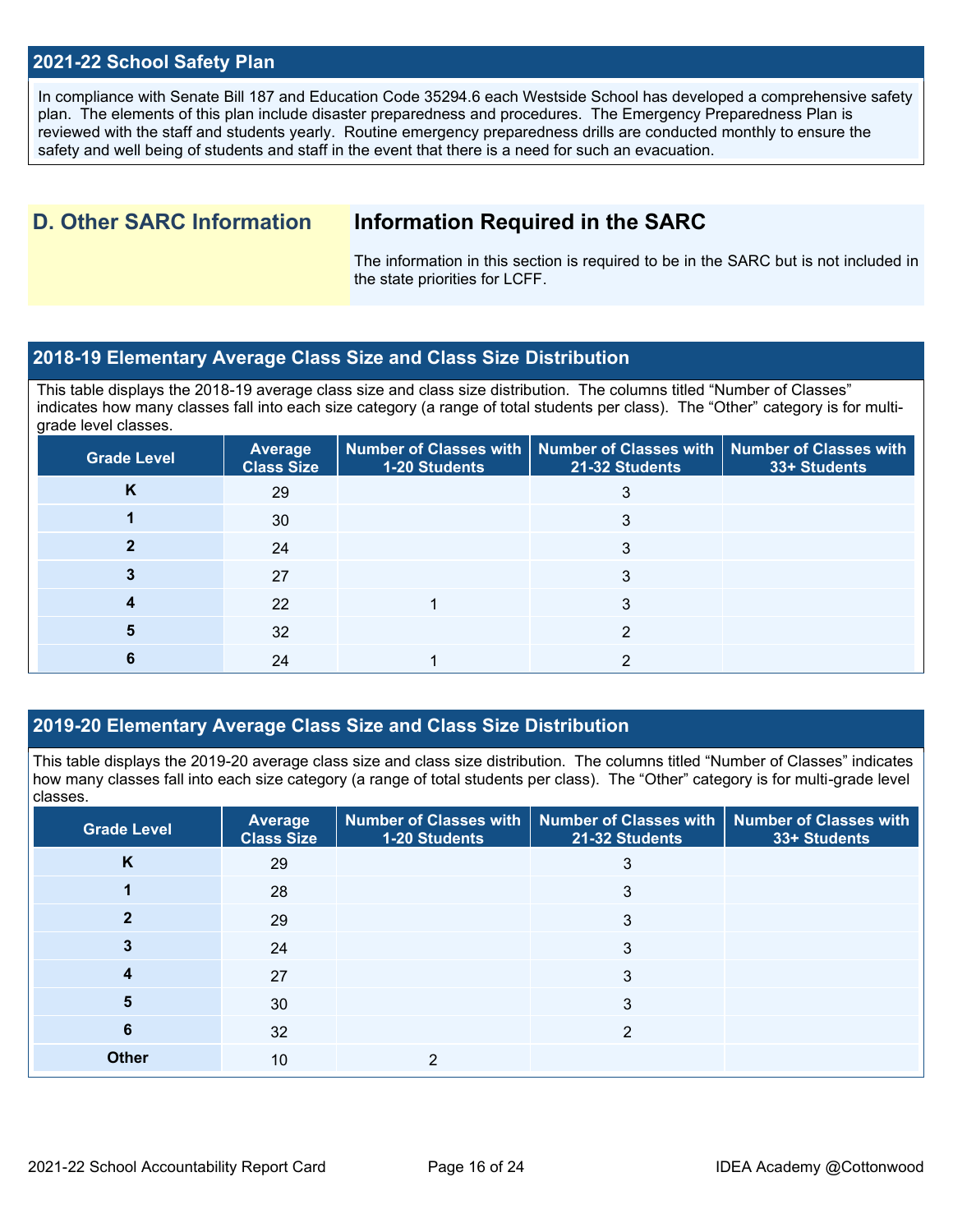## **2020-21 Elementary Average Class Size and Class Size Distribution**

This table displays the 2020-21 average class size and class size distribution. The columns titled "Number of Classes" indicates how many classes fall into each size category (a range of total students per class). The "Other" category is for multi-grade level classes.

| <b>Grade Level</b> | <b>Average</b><br><b>Class Size</b> | <b>1-20 Students</b> | Number of Classes with   Number of Classes with   Number of Classes with<br>21-32 Students | 33+ Students |
|--------------------|-------------------------------------|----------------------|--------------------------------------------------------------------------------------------|--------------|
| K                  | 26                                  |                      |                                                                                            |              |
|                    | 22                                  |                      | າ                                                                                          |              |
|                    | 27                                  |                      | 3                                                                                          |              |
|                    | 26                                  |                      | $\overline{2}$                                                                             |              |
|                    | 27                                  |                      | 2                                                                                          |              |
| 5                  | 32                                  |                      | 2                                                                                          |              |
| 6                  | 34                                  |                      |                                                                                            |              |
| <b>Other</b>       | 25                                  |                      |                                                                                            |              |

## **2020-21 Ratio of Pupils to Academic Counselor**

This table displays the ratio of pupils to Academic Counselor. One full time equivalent (FTE) equals one staff member working full time; one FTE could also represent two staff members who each work 50 percent of full time.

| <b>Title</b>                        | Ratio |
|-------------------------------------|-------|
| <b>Pupils to Academic Counselor</b> | 918.3 |

## **2020-21 Student Support Services Staff**

This table displays the number of FTE support staff assigned to this school. One full time equivalent (FTE) equals one staff member working full time; one FTE could also represent two staff members who each work 50 percent of full time.

| <b>Title</b>                                                         | <b>Number of FTE Assigned to School</b> |
|----------------------------------------------------------------------|-----------------------------------------|
| <b>Counselor (Academic, Social/Behavioral or Career Development)</b> | 0.6                                     |
| Library Media Teacher (Librarian)                                    | 0                                       |
| <b>Library Media Services Staff (Paraprofessional)</b>               | $\Omega$                                |
| <b>Psychologist</b>                                                  | 0.5                                     |
| <b>Social Worker</b>                                                 | $\Omega$                                |
| <b>Nurse</b>                                                         | 0.3                                     |
| <b>Speech/Language/Hearing Specialist</b>                            | $\mathbf{0}$                            |
| <b>Resource Specialist (non-teaching)</b>                            | $\mathbf{0}$                            |
| <b>Other</b>                                                         | 2.2                                     |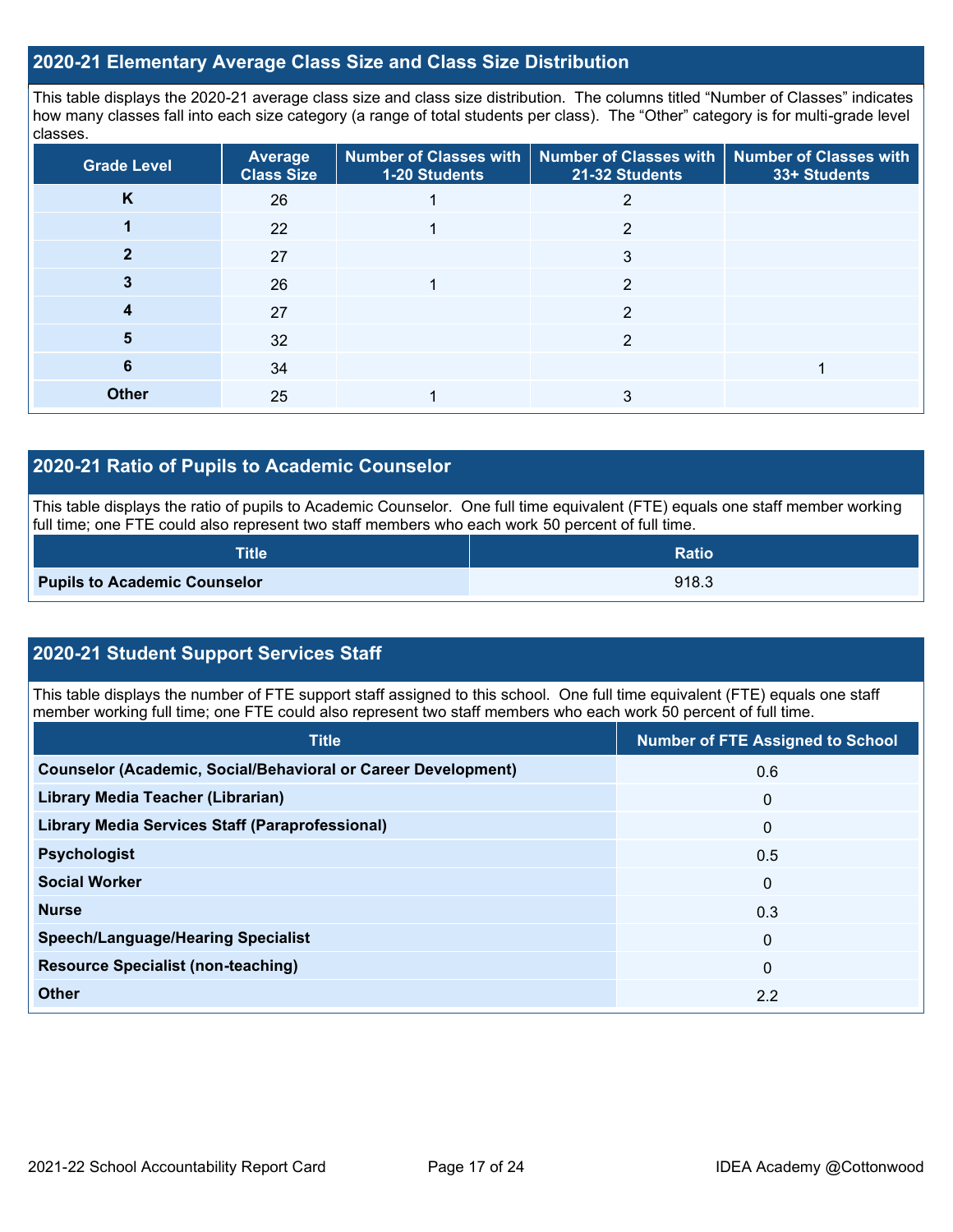## **2019-20 Expenditures Per Pupil and School Site Teacher Salaries**

This table displays the 2019-20 expenditures per pupil and average teach salary for this school. Cells with N/A values do not require data.

| <b>Level</b>                                         | <b>Total</b><br><b>Expenditures</b><br><b>Per Pupil</b> | <b>Expenditures</b><br><b>Per Pupil</b><br>(Restricted) | <b>Expenditures</b><br><b>Per Pupil</b><br>(Unrestricted) | <b>Average</b><br><b>Teacher</b><br><b>Salary</b> |
|------------------------------------------------------|---------------------------------------------------------|---------------------------------------------------------|-----------------------------------------------------------|---------------------------------------------------|
| <b>School Site</b>                                   | \$10,285                                                | \$2,896                                                 | \$7.389                                                   | \$74,030                                          |
| <b>District</b>                                      | N/A                                                     | N/A                                                     | \$7.389                                                   | \$80,090                                          |
| <b>Percent Difference - School Site and District</b> | N/A                                                     | N/A                                                     | 0.0                                                       | $-7.9$                                            |
| <b>State</b>                                         |                                                         |                                                         | \$8,444                                                   | \$85,863                                          |
| <b>Percent Difference - School Site and State</b>    | N/A                                                     | N/A                                                     | $-13.3$                                                   | $-14.8$                                           |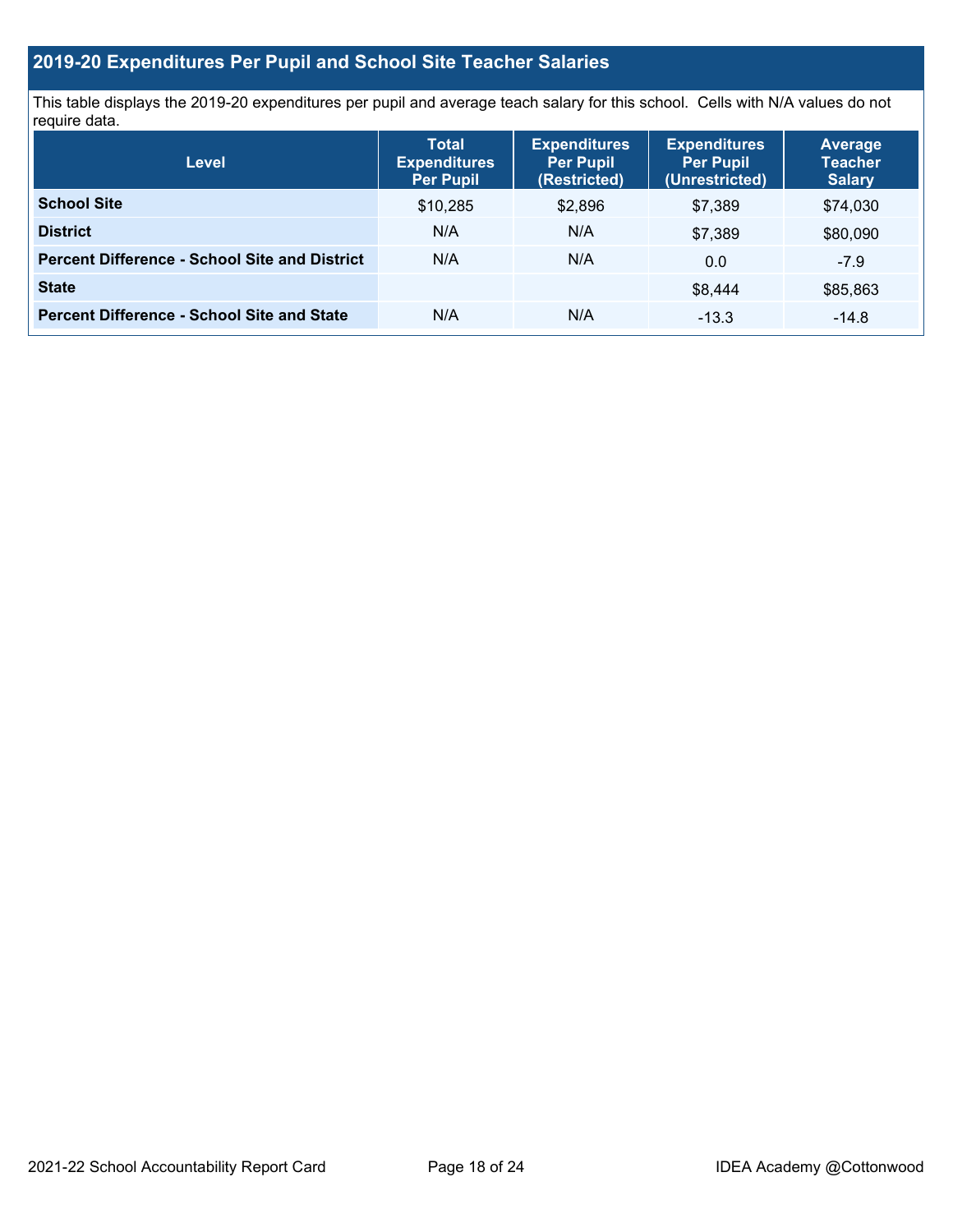## **2020-21 Types of Services Funded**

A range of academic and social emotional supports exist for Westside students, many of which are unique to individual school sites, tailored to meet the needs of the members of each school community. These supports are provided by counselors (district and/or community-based), school psychologists, school nurses, specialists in Speech/Language/Hearing, adaptive physical education teachers, or behavior specialists.

Student Study and Child Study Teams assist students experiencing academic and/or social emotional challenges, those with special needs, and with assessing eligibility for placement in special classes and/or recommending specialized services as needed. Special services and classes are offered for students with learning disabilities as well as other students with exceptional needs.

Ten counselors provide a range of support services for Westside students. Programs and services are developed and provided based on student data (such as referrals for threatening or self-harm behaviors, grades, and attendance) and the needs of the school site. The counseling program was developed using the Multi-Tiered Multi-Domain System of Support Framework (MTMDSS), which supports the components of the American School Counselor Association. As part of the comprehensive supports, all students receive Tier 1 lessons that focus on social/emotional development, attendance, and college and career readiness. Additionally, social-emotional and character development programs build upon the skills and habits of mind that are nurtured and developed in Leadership Development through Physical Education (LDTPE), Advancement Via Individual Determination (AVID), and Boys Town. Examples of counseling Tier 2 support programs may include specific groups for strong-willed students, students experiencing grief, coping skills for students exhibiting behaviors due to trauma or anxiety, and academic supports such as organization and time management. Counselors are also involved in community outreach and service clubs such as Student Ambassadors or Kindness Clubs. School counselors are assisted by a cadre of Campus Climate Assistants, trained paraprofessionals who provide social-emotional support and structure for students during more unstructured parts of the school day such as recess and lunch. Counselors and Educational Service staff members collaborate regularly with community agencies to facilitate alignment and coordination of resources and supports for students and their families. Additional services include referrals to School-Based Mental Health Services. These services are provided at all Westside school sites for eligible students.

Behavior specialists provide student and staff support for students needing intensive behavior support and/or intervention.

Several programs, designed to build students' emotional intelligence and capacity and to promote positive and proactive social decision making, reduce bullying, and build an inclusive culture continue to be implemented districtwide. Two of these are BoysTown (implemented in grades Kindergarten through 8) and Leadership Development through Physical Education for students.

NWEA Map Growth assessment system has been actively used across the district since the spring of 2018. NWEA Map Growth is a computer adaptive, standards-based diagnostic assessment designed to measure student achievement in the moment and growth over time. Teachers use this data to design instructional experiences tailored to build on areas that need support and to accelerate areas of academic strength for children. NWEA data informs district, site, and grade level Professional Learning Communities, yearlong planning, classroom instruction, and all tiered systems of support and intervention.

Academic interventions across the district and at varying school sites are provided for students working below standards may include:

- Academic tutoring, either before or after school, which may include frontloading of academic concepts and/or homework assistance.
- Learning Lab support during lunch hours.
- Classroom aides leveraged to support small group instruction.

Each school site has at least one bilingual assistant to support continual communication with parents of English learners. The bilingual assistants play a large role in the outreach to parents. They encourage participation in advisory groups, such as ELAC and DELAC, and arrange parent/teacher conferences. Bilingual assistants are able to provide translated services at IEP meetings, Child Study Team meetings, and parent/teacher conferences. Additionally, the bilingual assistants translate messages to parents including mass phone messages, emails, and flyers. Site bilingual assistants also continue to run parent outreach programs to support literacy, such as the Latino Literacy Project. Bilingual assistants provide ongoing support within the classroom to English learners.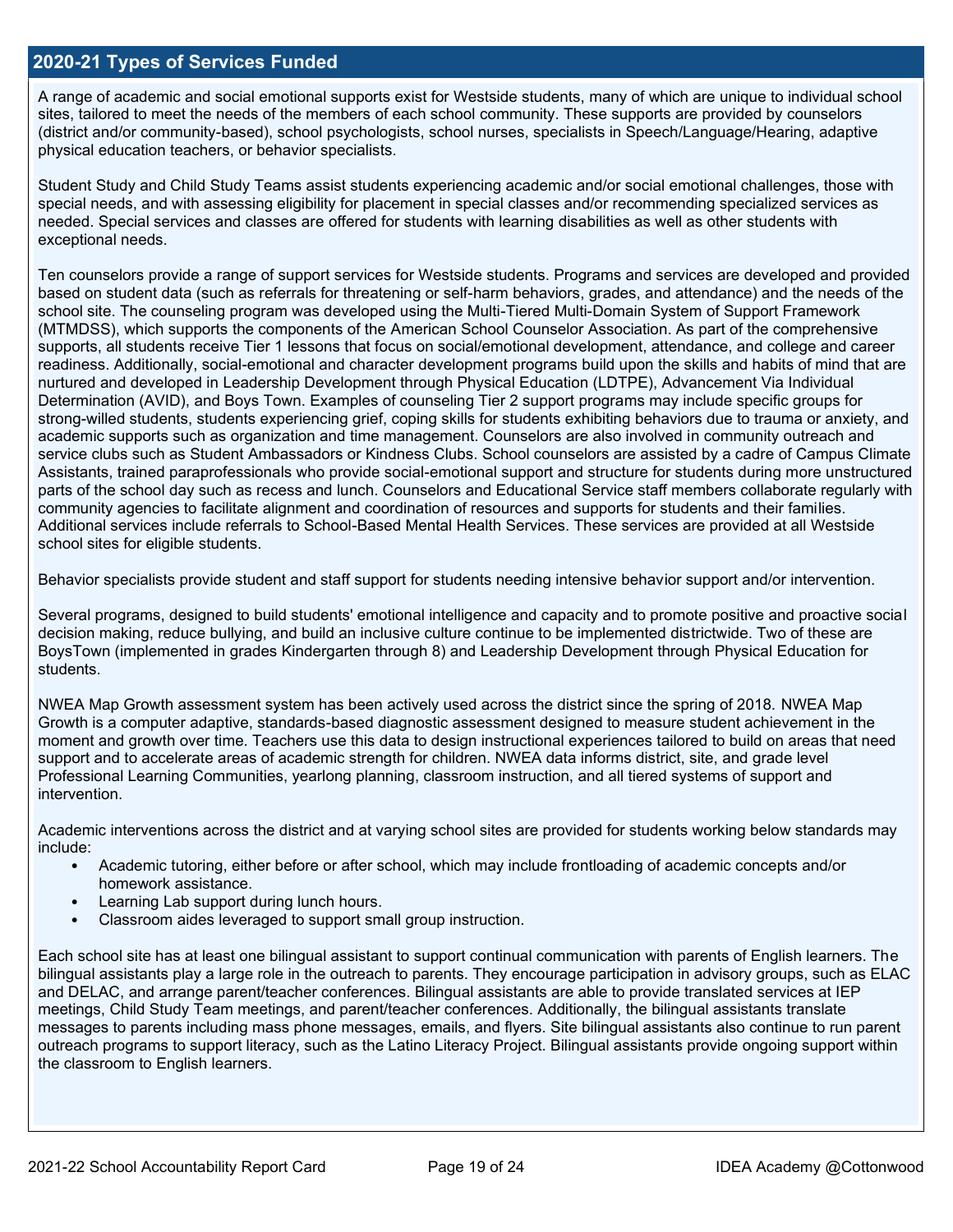## **2020-21 Types of Services Funded**

District bilingual assistants are responsible for notifying parents through required notifications, reclassifying English learners, and providing the state assessments (both the Initial ELPAC and Summative ELPAC).

When students enroll, English learners are placed into support classes at the middle school. These classes include instruction in designated ELD as well as content support.

New students, based on the Home Language Survey, that are awaiting the Initial ELPAC to determine English Language Acquisition Status, are presumed English learners until that assessment can be completed.

School supplies and backpacks are provided as needed to foster youth, students experiencing homelessness or financial hardships and are available for distribution at school sites. Assistance with transportation services is available through communication with the homeless liaison and/or foster liaison. These liaisons continue collaboration with local agencies, such as the LACOE Foster/Homeless Collaborative, Department of Mental Health, and local homeless shelters. English Learners participate in the structured English Immersion program, which includes integrated and designated English Language Development.

## **2019-20 Teacher and Administrative Salaries**

This table displays the 2019-20 Teacher and Administrative salaries. For detailed information on salaries, see the CDE Certification Salaries & Benefits web page at [http://www.cde.ca.gov/ds/fd/cs/.](http://www.cde.ca.gov/ds/fd/cs/)

| Category                                             | <b>District</b><br><b>Amount</b> | <b>State Average</b><br>for Districts<br>in Same Category |
|------------------------------------------------------|----------------------------------|-----------------------------------------------------------|
| <b>Beginning Teacher Salary</b>                      | \$46,343                         | \$52,060                                                  |
| <b>Mid-Range Teacher Salary</b>                      | \$84,347                         | \$84,043                                                  |
| <b>Highest Teacher Salary</b>                        | \$109,179                        | \$107,043                                                 |
| <b>Average Principal Salary (Elementary)</b>         | \$131,432                        | \$133,582                                                 |
| <b>Average Principal Salary (Middle)</b>             | \$135,353                        | \$138,803                                                 |
| <b>Average Principal Salary (High)</b>               | \$0                              | \$133,845                                                 |
| <b>Superintendent Salary</b>                         | \$249,003                        | \$240,628                                                 |
| <b>Percent of Budget for Teacher Salaries</b>        | 35%                              | 35%                                                       |
| <b>Percent of Budget for Administrative Salaries</b> | 6%                               | 5%                                                        |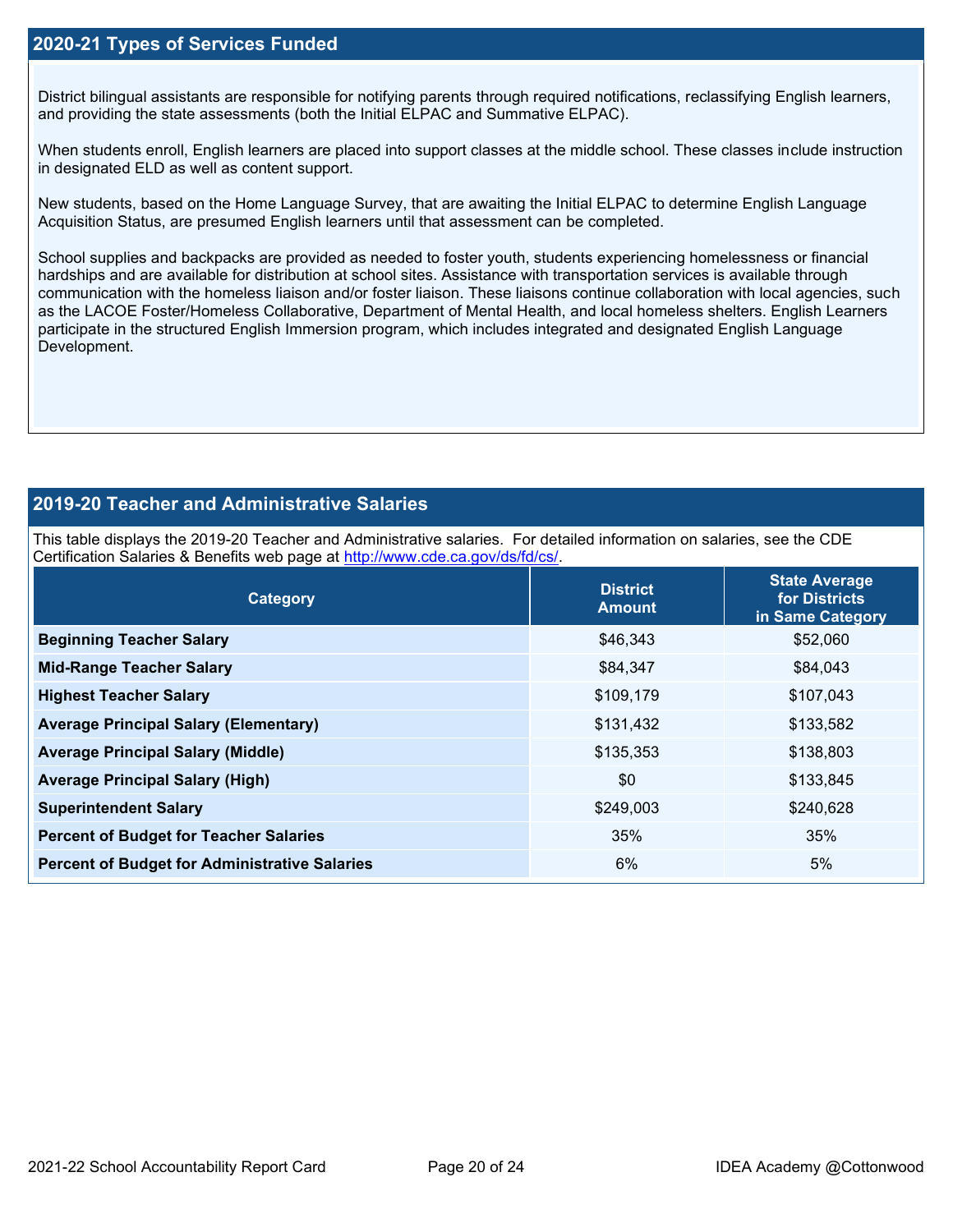### **Professional Development**

Professional development focusing on equity is conducted to address student group disproportionalities and equitable practices. Session workshops are delivered in a three part Enhancing Equity series for all employees throughout the District. Session topics include implicit bias, micro aggressions, vulnerable decision points, and strategies to build inclusive environments. The focus of this work is to support equitable and inclusive learning environments and work environments for our students and staff. Additional layered work tailored to the needs of the school sites may also include work in socialemotional learning programs such as Leadership Development Through Physical Education, Boys Town, Where Everyone Belongs, and Capturing Kids Hearts.

Leadership development Through Physical Education (LDTPE) is a supplemental curriculum to enhance current elementary physical education programming by teaching, developing, and practicing key Social Emotional Learning (SEL) skills. All PE teachers have participated in two full days of training, which include curriculum concepts, language, and skills and activities with a particular focus on building a positive and cohesive community of learners. This training focused on the implementation of techniques that build positive adult to student and student to student relationships resulting in atmospheres where all students can heal from elevated emotional stressors and embrace SEL skills to engage in learning.

Annually, professional development on suicide prevention to both certificated and classified staff members is conducted. Professional development is also provided to certificated staff on topics such as human trafficking, the impact of trauma, and the tiered supports embedded in the comprehensive counseling program.

Advancement Via Individual Determination (AVID) professional development is provided across the District. Professional development is tailored to the specific needs of the students on campus, and focuses on intentional strategies to support Writing, Inquiry, Collaboration, Organization, and Reading (WICOR). Strategies embedded during instruction support increased access to the core content and student engagement. Professional development is conducted at school sites and at AVID Summer Institute.

English Language Development (ELD) is a component of the Structured English Immersion program provided for English Learners. All certificated staff receive training on English Language Development, both integrated and designated. Professional development for certificated staff also includes work in the English Language Development standards, strategies to support English Learners, progress monitoring of English Learners, and targeted support for English Learners in all content areas.

Westside continues to partner with DNA Math to provide foundational training for making sense of mathematics for teaching. Three days of training focuses on digging deep into mathematical reasoning; exploring how to develop, select, and modify mathematics tasks; and learning to apply tasks, questions, and evidence (TQE).

Westside continues to annually sponsor supplemental professional development for certificated staff during Westside Institute offerings. The 2021-2022 Westside Institute summer participants took a focused look at the impact of COVID-19 on student academic achievement as well as its toll on the mental health of students, staff, parents, and community. Teachers participated in reviewing data surrounding learning loss as well as viewed A Trusted Space. A Trusted Space is a documentary-training film for educators on how to help mitigate the effects of the grief, trauma, anxiety and other emotional stressors that so many students, families, and staff feel as they return to in-person learning. The second portion of this year's institute was spent in a virtual training with Katie Novak on the foundations of Universal Design Learning (UDL) and the core components of a highly effective, school wide multi-tiered system of support.

Professional development addressing reading achievement is provided to certificated staff. Nearly 100 teachers, all site administrators, and every educational services director has completed or is currently completing an Online Elementary Reading Academy (OERA) hosted by the Consortium on Reading Excellence in Education. This series will provide certificated staff on best practices and evidence-based strategies to use during first instruction as well as targeted intervention.

The Westside Union School District New Teacher Support (NTS) team offers programs to clear both the administrative and teaching credentials for new hires.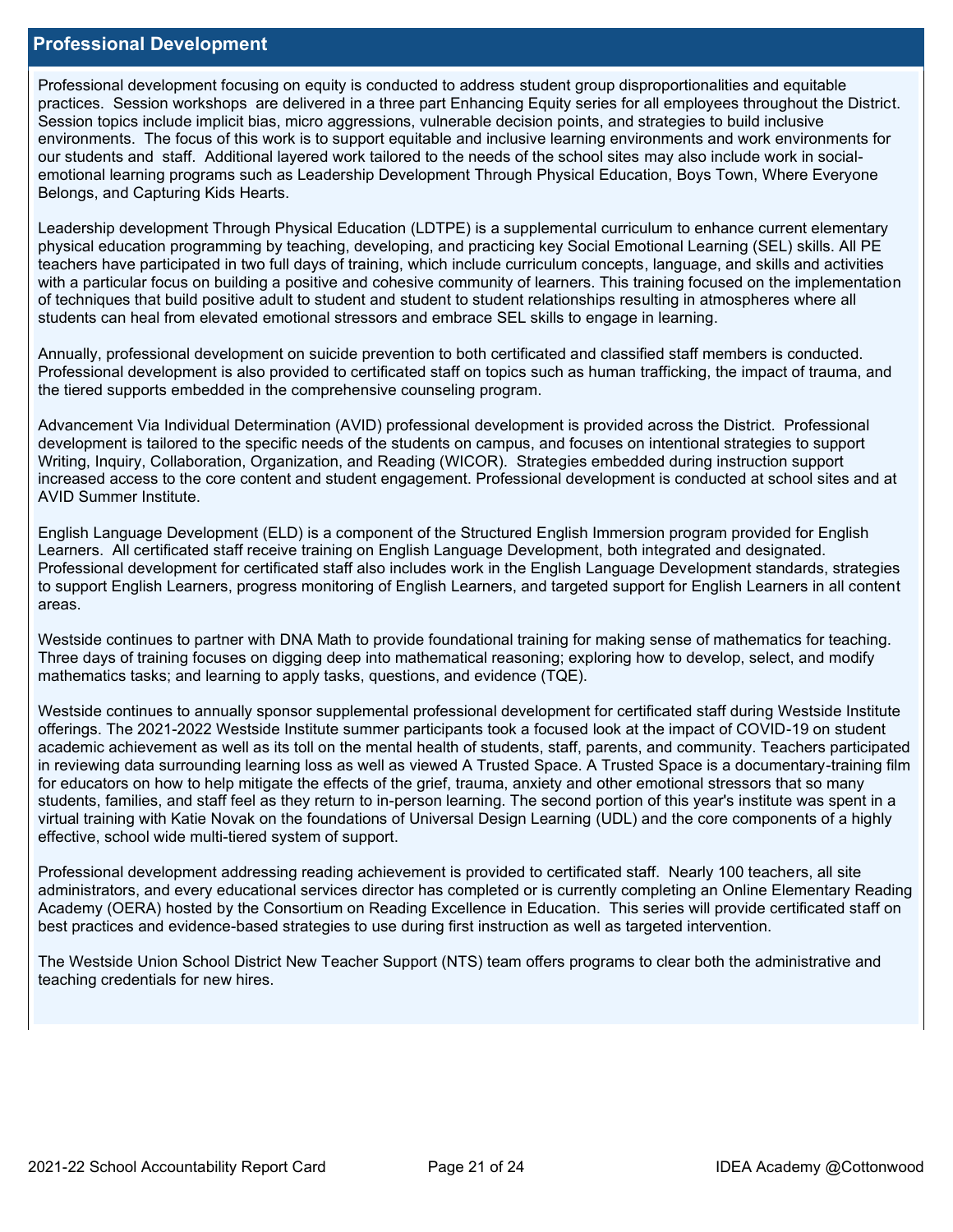The robust program for teachers consists of weekly meetings with a full-time release mentor. Each new teacher is provided with at least one hour of support per week. This includes support in the classroom, lesson planning, and working towards the achievement of an individualized goal based on the California Standards for the Teaching Profession (CSTP) that preassessments showed as an area of growth for the candidate. Each candidate works in collaboration with their mentor to set and work towards achieving this goal throughout the year. In addition, the NTS program offers candidates support in the form of professional development. Regularly occurring sessions include training on addressing the unique needs of student groups such as English Learners, using data to drive instruction, standards-based grading, the Individualized Educational Program (IEP) process, and classroom management.

The District's administrative program pairs new administrators with highly qualified coaches. These pairs meet for a total of at least 40 hours a year to work towards mastery of three self-developed goals based on the California Professional Standards for Educational Leaders (CPSEL). Additionally, candidates work with their coaches to complete at least 20 hours of professional development designed to further develop high standards of practice.

| This table displays the number of school days dedicated to staff development and continuous improvement. |     |    |                             |  |  |
|----------------------------------------------------------------------------------------------------------|-----|----|-----------------------------|--|--|
| <b>Subject</b>                                                                                           |     |    | 2019-20   2020-21   2021-22 |  |  |
| Number of school days dedicated to Staff Development and Continuous Improvement                          | -80 | 65 | 60                          |  |  |

# **Westside Union Elementary School District 2020-21 Local Accountability Report Card (LARC) Addendum**

## **Local Accountability Report Card (LARC) Addendum**

**2020-21 Local Accountability Report Card (LARC) Addendum Overview**



On July 14, 2021, the California State Board of Education (SBE) determined that the California Department of Education (CDE) will use the SARC as the mechanism to conduct a one-time data collection of the LEA-level aggregate test results of all school's local assessments administered during the 2020–2021 school year in order to meet the federal Every Students Succeeds Act (ESSA) reporting requirement for the Local Educational Agency Accountability Report Cards (LARCs).

Each local educational agency (LEA) is responsible for preparing and posting their annual LARC in accordance with the federal ESSA. As a courtesy, the CDE prepares and posts the LARCs on behalf of all LEAs.

Only for the 2020–2021 school year and the 2020–2021 LARCs, LEAs are required to report their aggregate local assessments test results at the LEA-level to the CDE by populating the tables below via the SARC. These data will be used to meet the LEAs' federal requirement for their LARCs. Note that it is the responsibility of the school and LEA to ensure that all student privacy and suppression rules are in place when reporting data in Tables 3 and 4 in the Addendum, as applicable.

The tables below are not part of the SBE approved 2020–2021 SARC template but rather are the mechanism by which these required data will be collected from LEAs.

For purposes of the LARC and the following tables, an LEA is defined as a school district, a county office of education, or a direct funded charter school.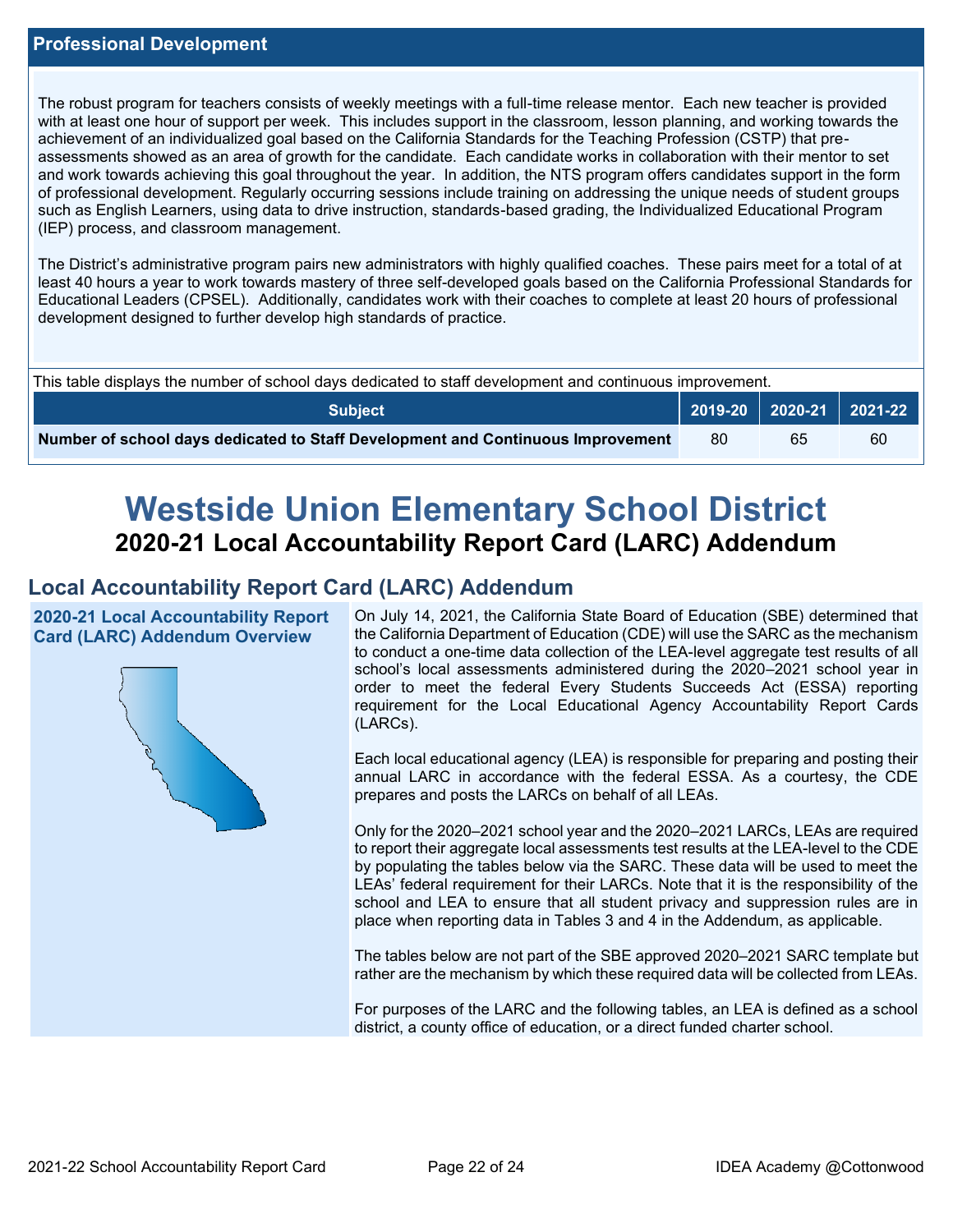| <b>2021-22 District Contact Information</b> |                                           |  |  |  |
|---------------------------------------------|-------------------------------------------|--|--|--|
| <b>District Name</b>                        | Westside Union Elementary School District |  |  |  |
| <b>Phone Number</b>                         | (661) 722-0716                            |  |  |  |
| Superintendent                              | Regina Rossall                            |  |  |  |
| <b>Email Address</b>                        | r.rossall@westside.k12.ca.us              |  |  |  |
| <b>District Website Address</b>             | www.westside.k12.ca.us                    |  |  |  |

## **2020-21 CAASPP Test Results in ELA by Student Group**

This table displays CAASPP test results in ELA by student group for students grades three through eight and grade eleven taking and completing a state-administered assessment. The CDE will populate this table for schools in cases where the school administered the CAASPP assessment. In cases where the school administered a local assessment instead of CAASPP, the CDE will populate this table with "NT" values, meaning this school did not test students using the CAASPP. See the local assessment(s) table for more information.

| <b>CAASPP</b><br><b>Student Groups</b>               | <b>CAASPP</b><br><b>Total</b><br><b>Enrollment</b> | <b>CAASPP</b><br><b>Number</b><br><b>Tested</b> | <b>CAASPP</b><br><b>Percent</b><br><b>Tested</b> | <b>CAASPP</b><br><b>Percent</b><br><b>Not Tested</b> | <b>CAASPP</b><br><b>Percent</b><br><b>Met or</b><br><b>Exceeded</b> |
|------------------------------------------------------|----------------------------------------------------|-------------------------------------------------|--------------------------------------------------|------------------------------------------------------|---------------------------------------------------------------------|
| <b>All Students</b>                                  | 6286                                               | 41                                              | 0.65                                             | 99.35                                                | 12.20                                                               |
| <b>Female</b>                                        | 3076                                               | 11                                              | 0.36                                             | 99.64                                                | 0.00                                                                |
| <b>Male</b>                                          | 3210                                               | 30                                              | 0.93                                             | 99.07                                                | 16.67                                                               |
| American Indian or Alaska Native                     | 13                                                 | $\mathbf 0$                                     | $\mathbf{u}$                                     | 100.00                                               | --                                                                  |
| <b>Asian</b>                                         | 150                                                | $\mathbf 0$                                     | 0.00                                             | 100.00                                               |                                                                     |
| <b>Black or African American</b>                     | 678                                                | 8                                               | 1.18                                             | 98.82                                                | --                                                                  |
| <b>Filipino</b>                                      | 93                                                 | $\mathbf{1}$                                    | 1.08                                             | 98.92                                                | --                                                                  |
| <b>Hispanic or Latino</b>                            | 3173                                               | 17                                              | 0.54                                             | 99.46                                                | 5.88                                                                |
| <b>Native Hawaiian or Pacific Islander</b>           | --                                                 | $\overline{\phantom{a}}$                        | $\overline{\phantom{a}}$                         | $-$                                                  | --                                                                  |
| <b>Two or More Races</b>                             | 369                                                | $\mathbf{1}$                                    | 0.27                                             | 99.73                                                |                                                                     |
| <b>White</b>                                         | 1805                                               | 14                                              | 0.78                                             | 99.22                                                | 21.43                                                               |
| <b>English Learners</b>                              | 374                                                | $\overline{2}$                                  | 0.53                                             | 99.47                                                |                                                                     |
| <b>Foster Youth</b>                                  | 136                                                | $\overline{4}$                                  | 2.94                                             | 97.06                                                |                                                                     |
| <b>Homeless</b>                                      | 990                                                | 4                                               | 0.40                                             | 99.60                                                | --                                                                  |
| <b>Military</b>                                      | 43                                                 | $\mathbf 0$                                     | 0.00                                             | 100.00                                               | --                                                                  |
| <b>Socioeconomically Disadvantaged</b>               | 3228                                               | 26                                              | 0.81                                             | 99.19                                                | 7.69                                                                |
| <b>Students Receiving Migrant Education Services</b> | $\overline{\phantom{a}}$                           | $\qquad \qquad -$                               |                                                  | --                                                   |                                                                     |
| <b>Students with Disabilities</b>                    | 906                                                | 41                                              | 4.53                                             | 95.47                                                | 12.20                                                               |